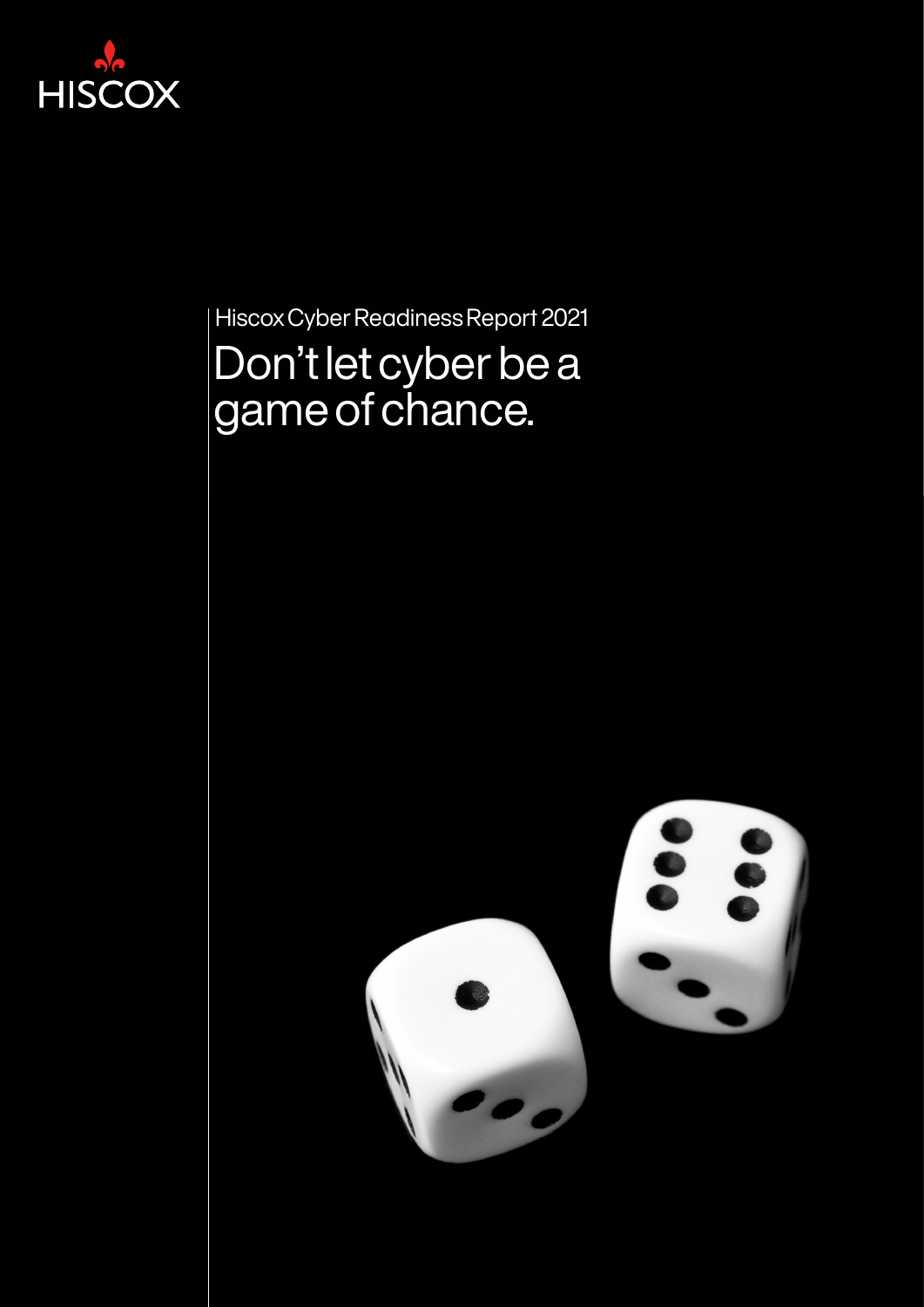Cyber risk is too important to be left to chance.

One-in-six firms attacked in the past year said they almost went under. The threat is a complex one. But, like other business risks, it can be managed. The key is to build cyber resilience.

Find out how your firm's resilience measures up with our new maturity model at [hiscoxgroup.com/cyber-maturity.](https://hiscoxgroup.com/cyber-maturity)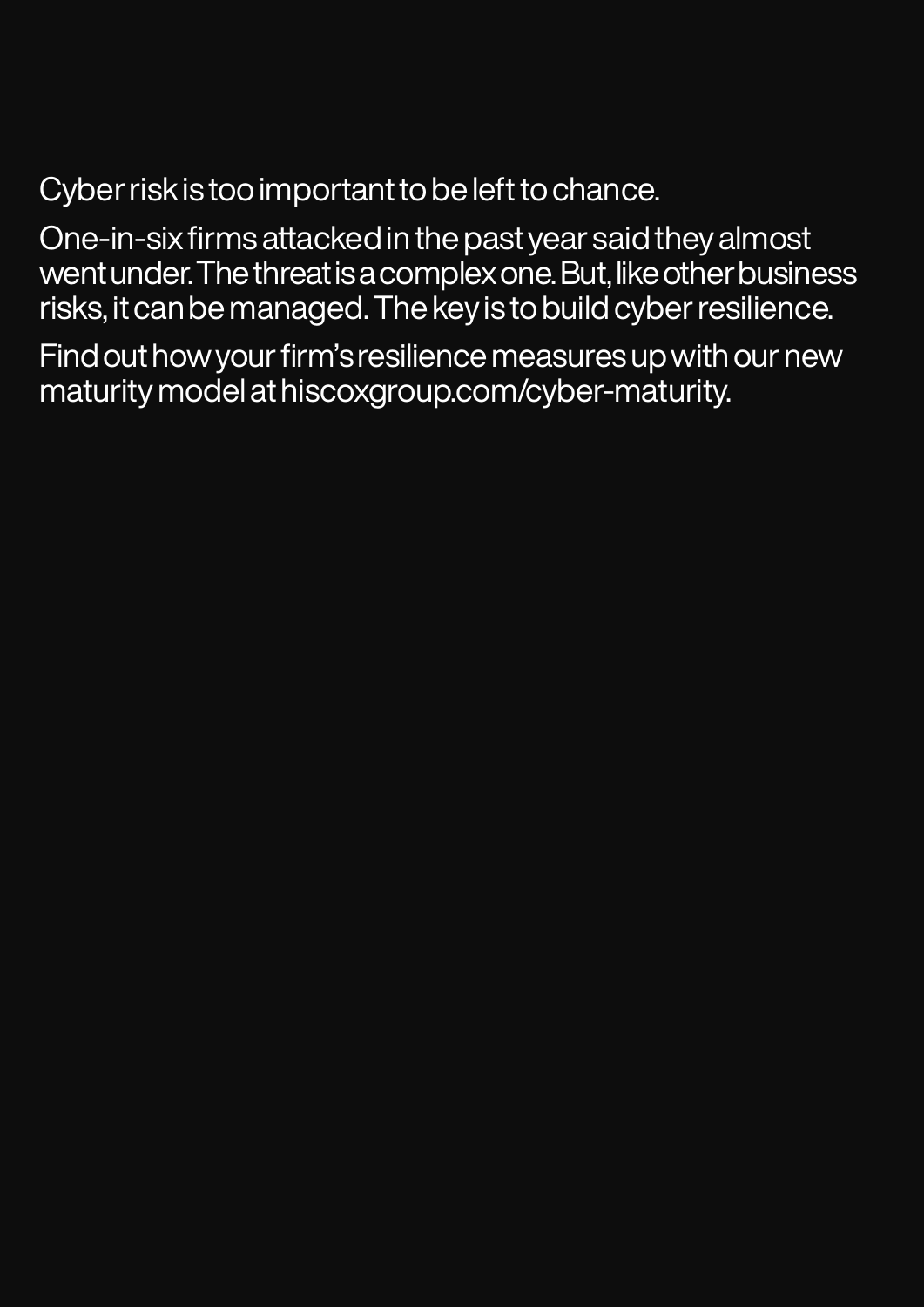Size of the problem 06

## Managing the cyber threat Businesses are devoting more resources to the cyber challenge than ever before.



Gareth Wharton Cyber CEO, Hiscox

More firms targeted, often multiple times. This year's report underlines the scale of the cyber challenge. But it also offers good news. Despite the difficulties presented by the Covid-19 pandemic, firms have intensified their fightback by devoting more resources and focus than ever to cyber resilience. At the start of the pandemic, the majority of businesses put the simple need to carry on functioning ahead of everything else. The concern was that with IT budgets being squeezed, spending on cyber security would be cut. This report shows that was not the case. Spending on cyber has soared. Many firms have effectively moved their entire business online. As a cyber insurer, we know this has not only lifted awareness of the cyber challenge but moved the conversation about security to the forefront of decision-making.

The growing prevalence of ransomware should drive home the commercial relevance of good cyber security. Ransomware attacks are not just IT events; they are business-impacting on multiple levels. There is no doubt cyber security is a complex problem, but that doesn't mean it is unmanageable. Today the risk is too high and too tangible for businesses and individuals to leave it in the 'too difficult' bucket. There is a genuine chance that one attack will put the whole business at risk. One-in-six firms targeted in the past year said an attack had threatened the viability of their business. Simple, practical steps can lead to a level of cyber resilience whereby an attack is less likely. When one does occur, your business then has the training, tools, and financial protection to bounce back.

As an ex-CTO I was always asking 'what are our competitors doing?' and 'how do we compare?' With this year's updates, the centrepiece of the report is a new cyber readiness model that gauges respondents' strengths in six key cyber security areas across people, process and technology. It is designed to be an interactive model, so you can check and compare your business's maturity to other companies in your geography, sector and turnover band. The maturity model illustrates what cyber experts do in each area to help you plan and develop your cyber resilience.

Our experience as an insurer has shown that consistent standards across all areas of security are essential if the hackers are not going find a way in. We hope it will give you a new perspective on your existing measures and perhaps highlight areas for improvement. The cyber threat is not going to go away, but, with good risk management complemented by appropriate cyber insurance, businesses can contain the impact and decrease the damage. We hope that this report contributes to firms' understanding of the cyber threat, provides a template for what best practice looks like and helps build the preparedness and resilience to deal with whatever challenge comes their way.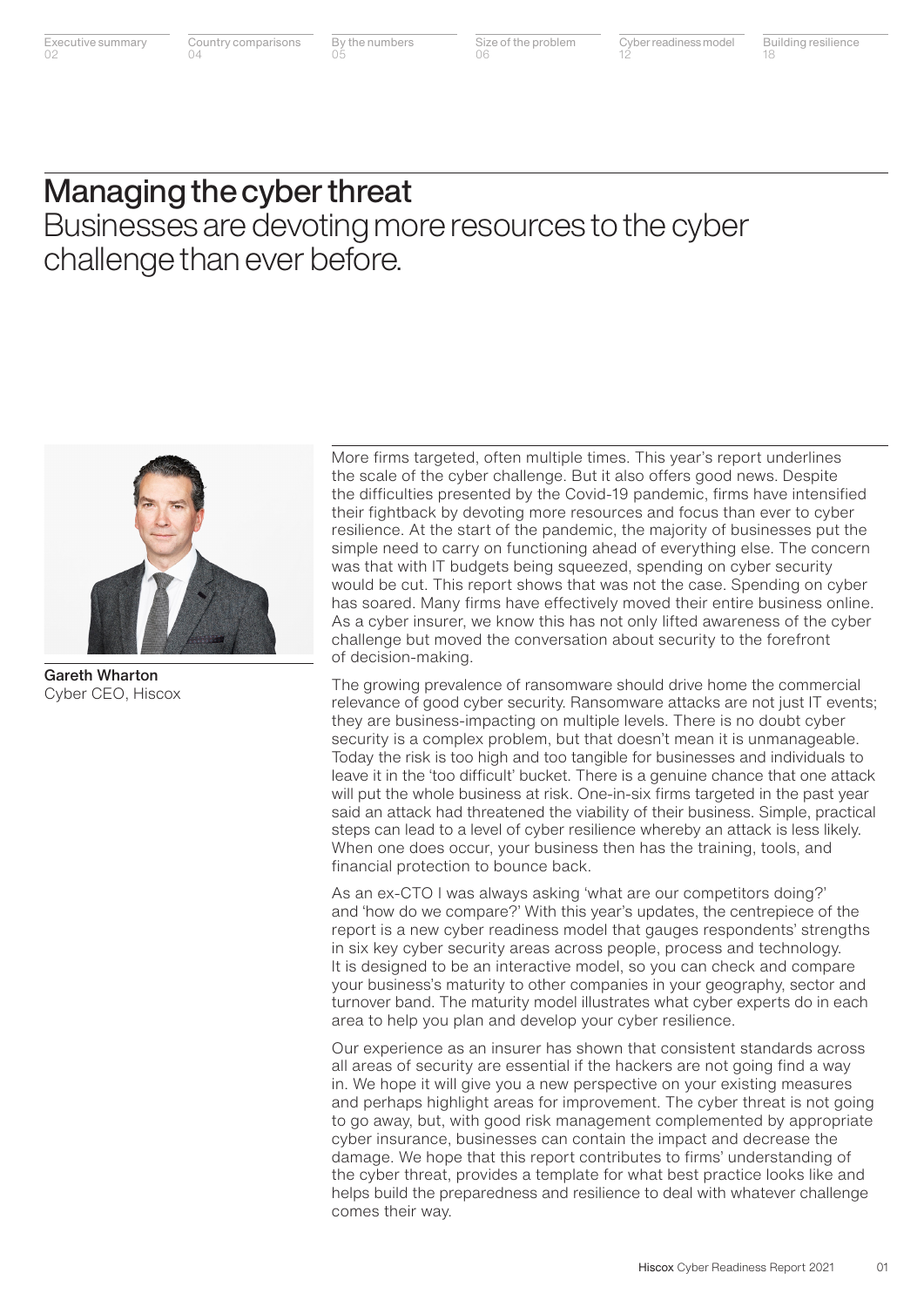Size of the problem 06

## Executive summary

Firms focus IT spend on cyber resilience to manage increasing attacks.

### More firms targeted

The proportion of firms attacked rose from 38% to 43%. Many suffered multiple attacks.



## IT budgets reorient to cyber

The average firm now devotes more than a fifth (21%) of its IT budget to cyber security – a jump of 63%.



Frightening range of outcomes Cost of attacks varies widely. One-in-six firms attacked says its survival was threatened.



Ransomware now commonplace Around one-in-six of those attacked was hit with a ransom and more than half (58%) paid up.

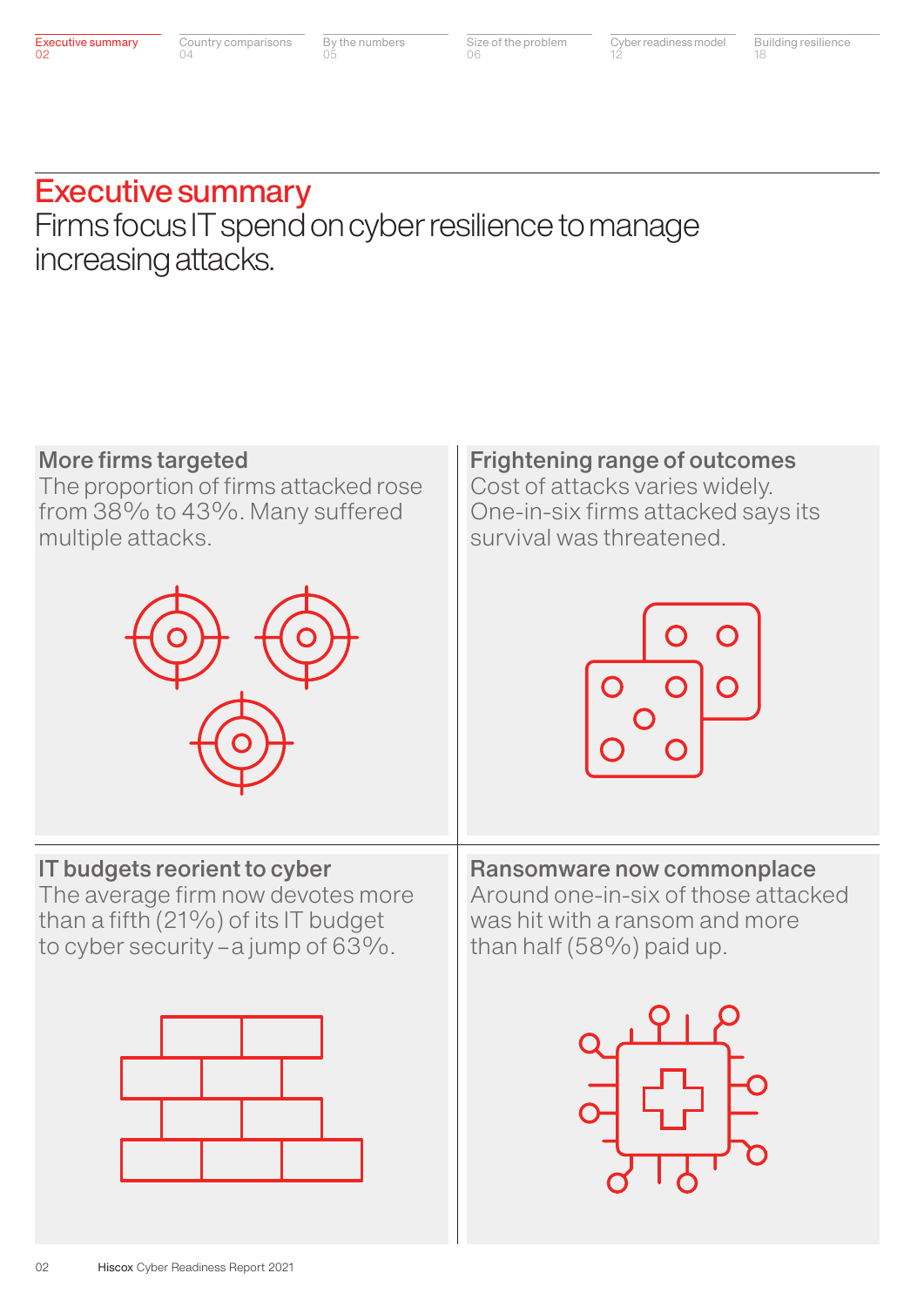## People, process, technology

Our cyber readiness model shows people scores are lower than for the other two areas.



## Insurance take-up slow

Take-up of standalone cover creeps up 1% to 27%; adoption highest among experts and big companies.



### Experts fared better

Firms qualifying as experts had fewer attacks, were less likely to pay a ransom and recovered more quickly.



Big country variations US firms top experts table, Spanish firms are most heavily targeted, Germans pay heaviest price.

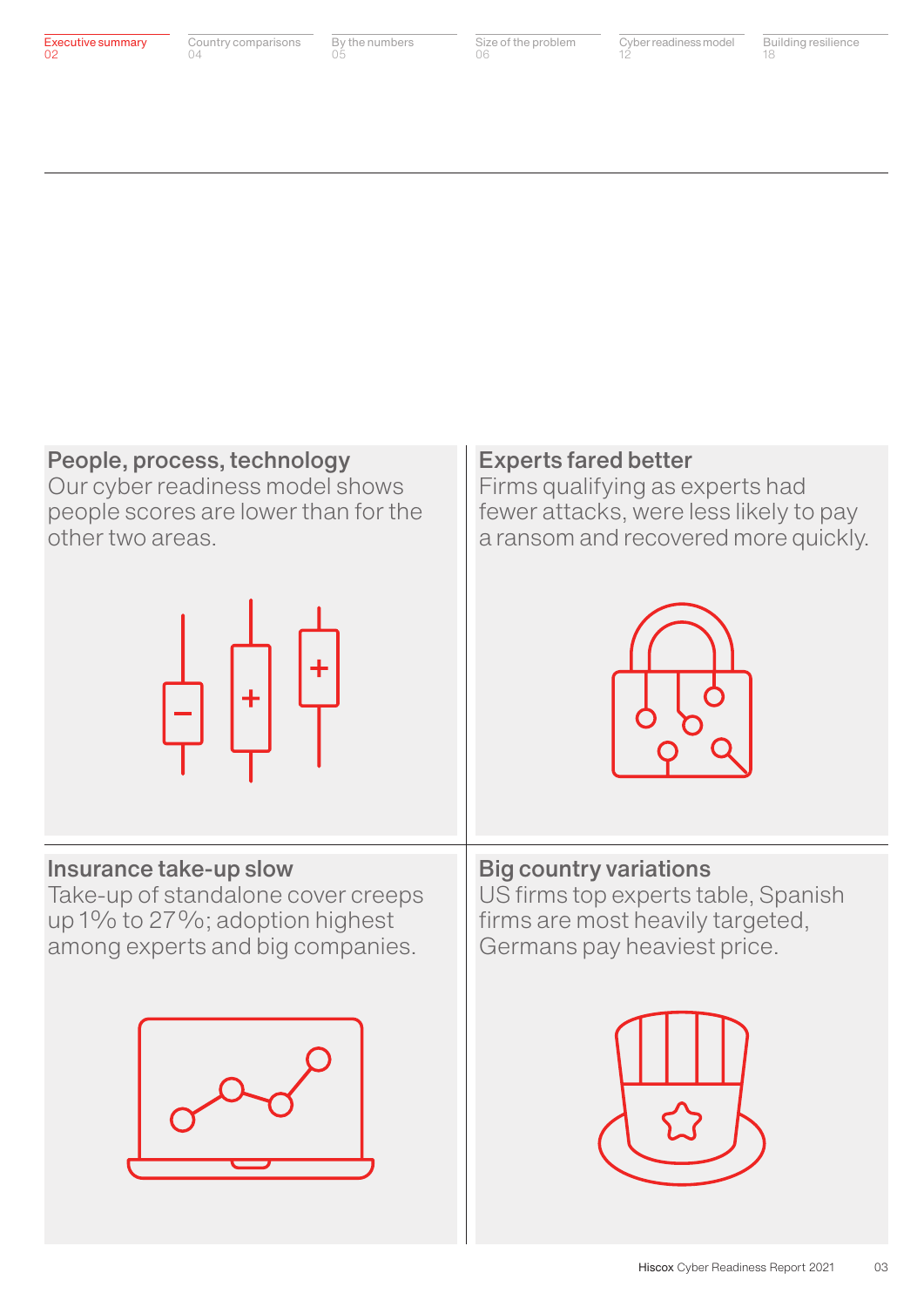## Country comparisons



USA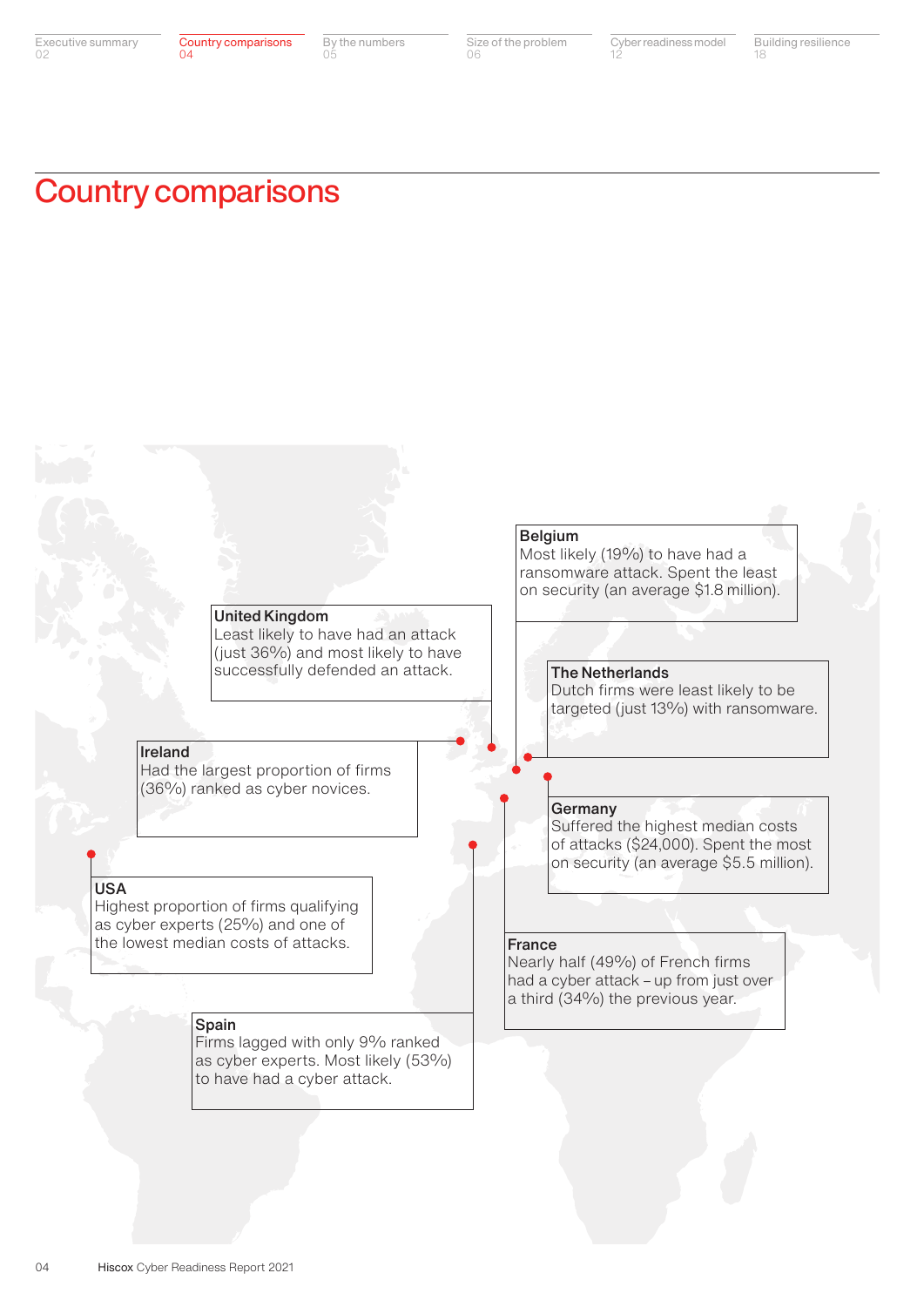Size of the problem 06

Cyber readiness model 12

Building resilience 18

■2020 2021

## By the numbers

Cyber security as percentage of IT spend

| (0/0)                                           | and the con- |                 |                |             |       |                 |                 |
|-------------------------------------------------|--------------|-----------------|----------------|-------------|-------|-----------------|-----------------|
|                                                 |              | 13              |                |             |       | 21              | Belgium         |
|                                                 |              | 13              |                |             | 20    |                 | France          |
|                                                 |              | 12              |                |             | 20    |                 | Germany         |
|                                                 |              | 13              |                |             |       | 21              | Ireland         |
|                                                 |              | 13              |                |             |       | $\overline{22}$ | The Netherlands |
|                                                 |              | 15              |                |             |       | 22              | Spain           |
|                                                 |              | 12              |                |             | 20    |                 | UK              |
|                                                 |              | 14              |                |             |       | $\overline{23}$ | <b>USA</b>      |
| Paid a ransom demand<br>(0/0)<br>$\overline{8}$ | 19           | $\overline{21}$ | $\overline{6}$ | 6           |       | $ 12\rangle$    | 21              |
| <b>Belgium</b>                                  | France       | Germany         | Ireland        | Netherlands | Spain | UK              | <b>USA</b>      |

First point of entry for a cyber attack and the state of the state and the sepondents chose all that applied

 $(9/0)$ 

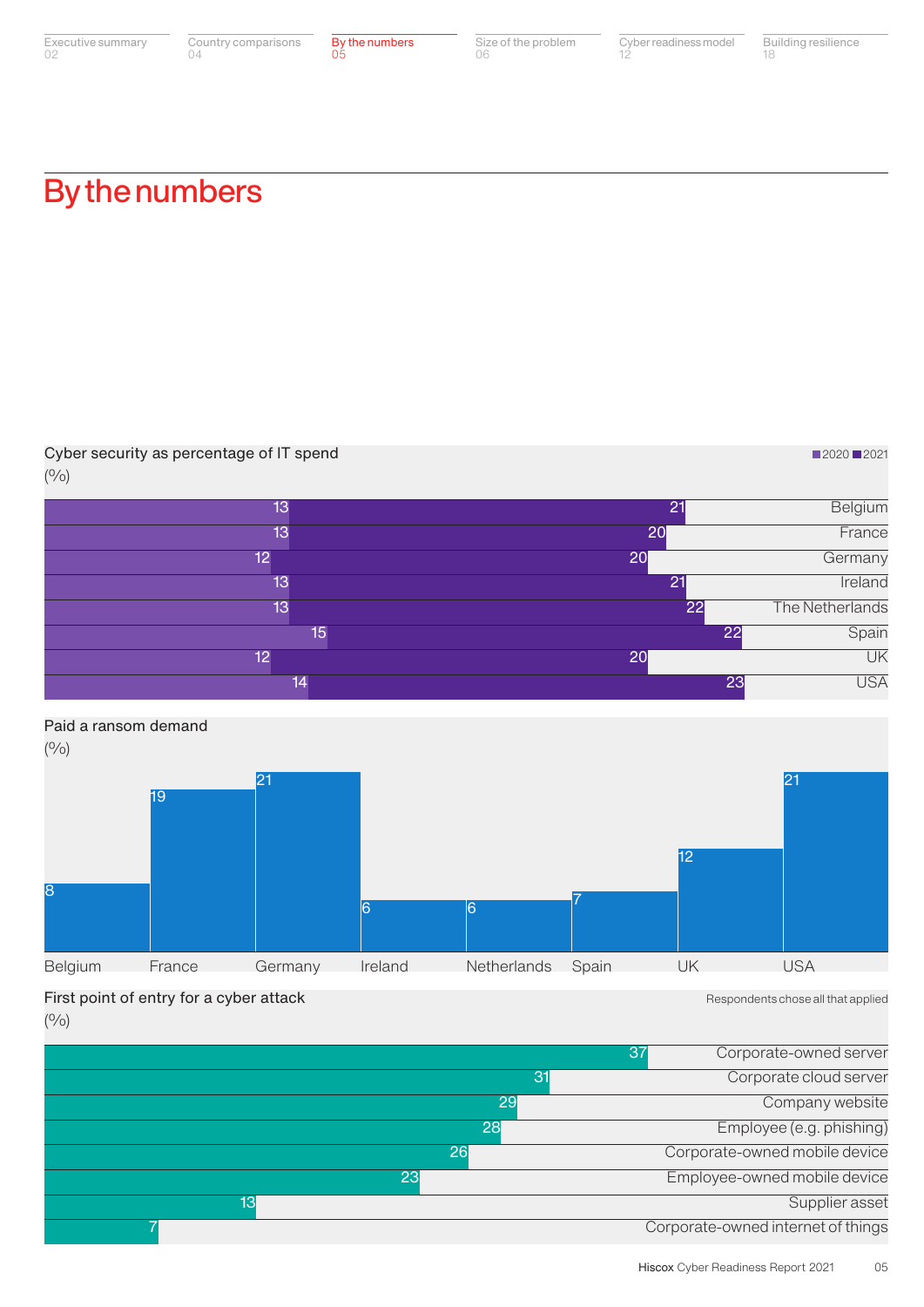Size of the problem 06

TMT

Energy

Construction

Transport and distribution

Financial services

## Size of the problem Many more firms report cyber attacks as the intensity increases in key target sectors.

There was a sizeable increase in the proportion of firms reporting one or more cyber attacks in this year's survey, with the hackers focusing their efforts on three or four sectors in particular and many more big firms.

#### Who is being attacked?

The proportion of respondents reporting attacks jumped from 38% in 2020 to 43%. The hackers' favourite targets were the technology, media and telecoms (TMT), financial services and energy sectors. The percentage of firms affected in these sectors was typically up from the low-to mid-40s in our 2020 study to the mid-50s (see Fig. 1).

This year, too, there were many more big firms in the firing line. As past surveys have noted, the probability of being targeted rises sharply according to size of firm. This year there was a much steeper curve – from 23% for the smallest to 61% for enterprise firms (those with 1,000-plus employees). Last year, the equivalent figures were 31% for the smallest and 51% for enterprise firms.

Overall, Spanish companies were most likely to report a cyber attack (53%). Nearly half of all French respondents (49%) reported an attack, up from 34% the previous year. By contrast, only 36% of British firms reported being targeted.

#### Large numbers suffer multiple attacks

More than a quarter (28%) of firms that suffered cyber attacks were targeted more than five times in the past year (see Fig. 2) Nearly half (47%) of enterprise-scale firms that were attacked found themselves fending off the hackers six times or more. A third (33%) had to do so more than 25 times. More than a fifth (22%) of French and German firms that were targeted were in the 25-plus bracket.

Fig. 1. Top five sectors reporting attacks  $(9/0)$ **2021 2020** 

56

## Fig. 2. Number of attacks in past year 45 41

 $(9/0)$ 

|                 | $\overline{27}$<br>1 |
|-----------------|----------------------|
|                 | $\overline{2}$<br>22 |
| 11              | $\overline{3}$       |
| 6               | $\overline{4}$       |
| 6               | $\overline{5}$       |
| 8               | $6 - 10$             |
| D               | $11 - 19$            |
| $\overline{16}$ | $\frac{20+}{7}$      |
|                 |                      |

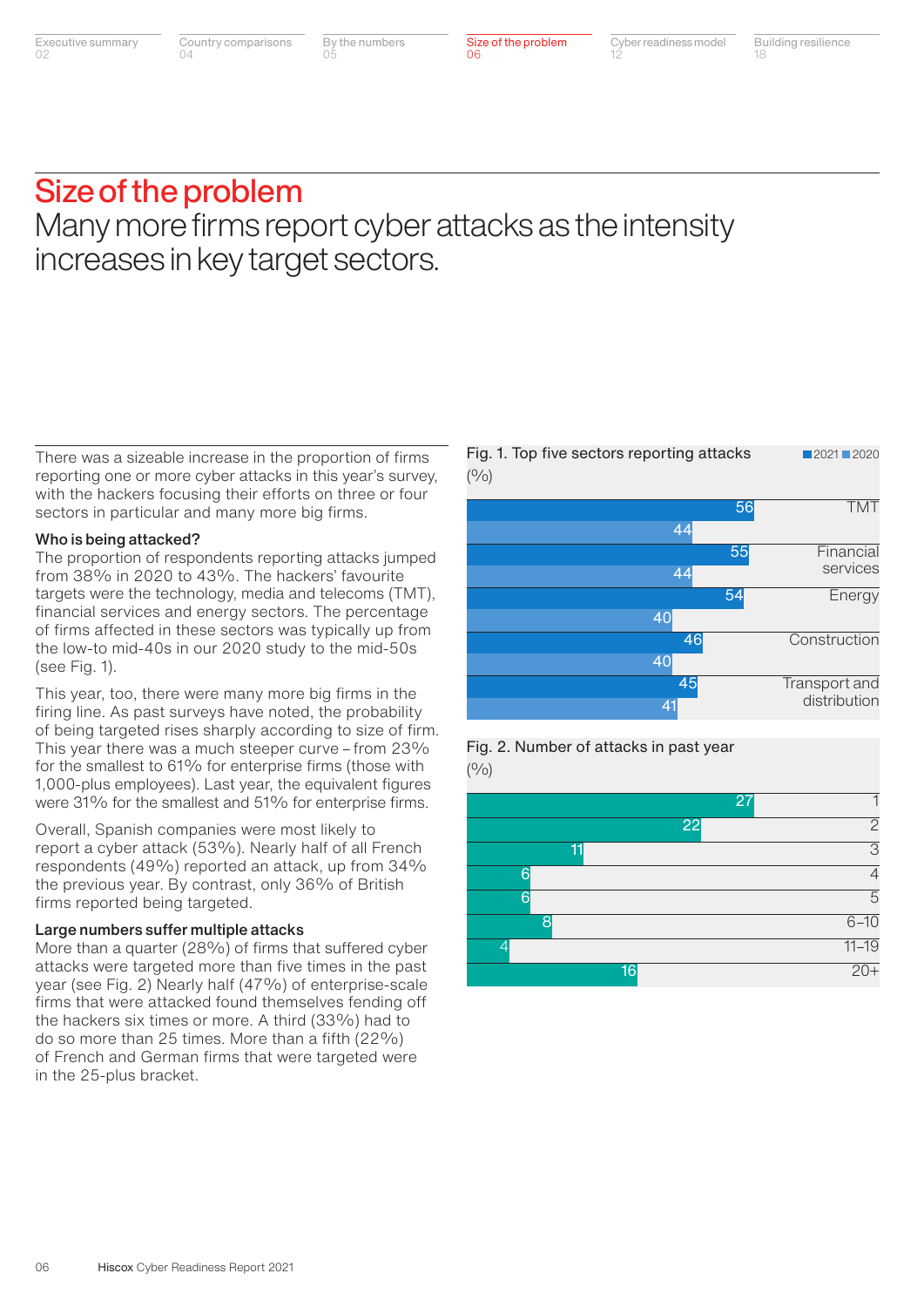Building resilience 18

Respondents chose all that applied.

### Fig. 3. Outcomes of cyber attacks

 $(9/0)$ 

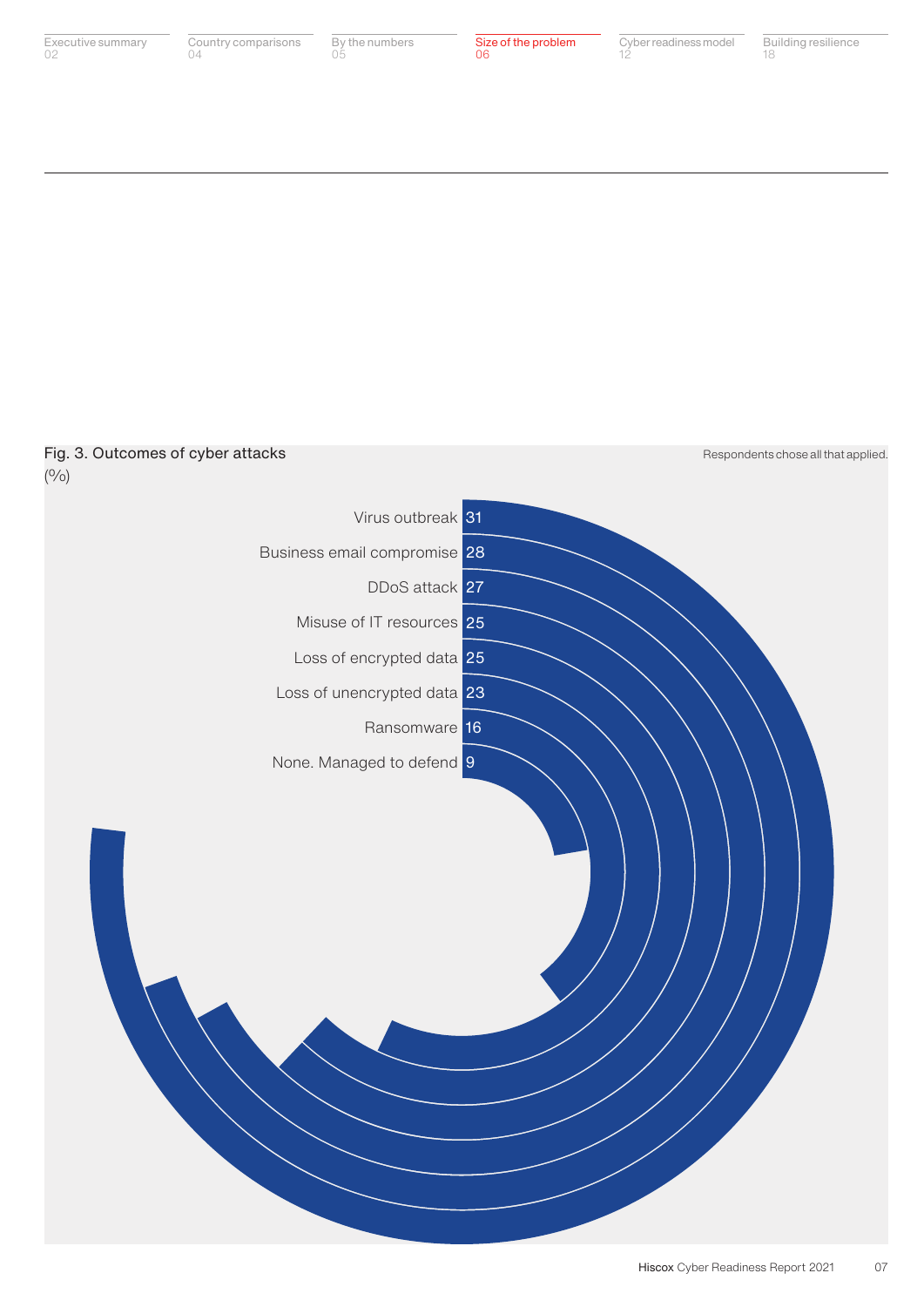Country comparisons  $04$ 

By the numbers 05

Size of the problem 06

Cyber readiness model 12

Building resilience 18

#### The Hiscox view

The prominence of larger firms among the multiple targets begs a question: are they just better at picking up attacks? It is also noticeable that firms that qualified as either cyber intermediates or experts in our cyber readiness model were more likely to report multiple attacks. In 2020, we saw businesses of all sizes moving online and moving staff to remote working. Open remote desktop protocol (RDP) ports were responsible for 61% of Hiscox ransomware claims in 2020. These are some of the reasons for multiple attacks.

#### Firms had to deal with a wide range of attacks

Three-in-ten targeted firms (31%) had to deal with a (non-ransomware) virus infection, 28% with payment diversion fraud arising from business email compromise and 27% with a DDoS attack (see Fig. 3). German, French and US firms were most likely to suffer these outcomes.

A remarkable 39% of US firms had to deal with IT resource misuse – such as hosting malware or having the infrastructure hijacked to mine cryptocurrency – compared with just 25% overall.

#### Looking for the open window

Leave a door unlocked or a window on the latch and the burglars will find it. Asked to name the first point of entry for the hackers, 37% of respondents mentioned their corporate-owned servers. Cloud-based servers came second (mentioned by 31%), followed by company websites (29%) and employee error such as phishing or spoofing (28%). The previous year, phishing was the clear number one issue, mentioned by 45% of respondents. This year's survey offers respondents a greater range of answers.

But there are some big variations by sector. While professional services, construction and financial services firms were particularly likely to cite the corporate server as the point of entry, businesses dealing with the public, particularly retail/wholesale and energy, were more likely to have suffered a breach via the company website. Company owned mobile devices, mentioned by just over a quarter of all firms attacked (26%), appear to be areas of particular vulnerability for more mobile industries such as transport/distribution and travel/leisure (mentioned by 32% and 30% respectively).

Small businesses in the 10-to-49 employee range appear especially susceptible to server vulnerability or credential compromise (mentioned by 41% vs 37% average) but it is striking that enterprise firms also feature heavily in each area. The data suggests that investment in a sophisticated website may be counter-productive: the biggest companies in our study group are much more likely to have suffered an attack via the website (such as a DDoS attack).

Companies ranked as experts appear to have experienced the same vulnerabilities. Remarkably, 44% of the experts mentioned their corporate owned server as a first point of entry for the hackers, compared with 37% for the study group as a whole. The company website is also mentioned by 36% of experts.

German firms have some work to do in nearly all these areas. For instance, 44% and 41% said a corporate owned server or cloud server (either involving direct vulnerability of the server or credential compromise) provided the first point of entry for the hackers. US firms also appear to have been particularly vulnerable in most of these areas.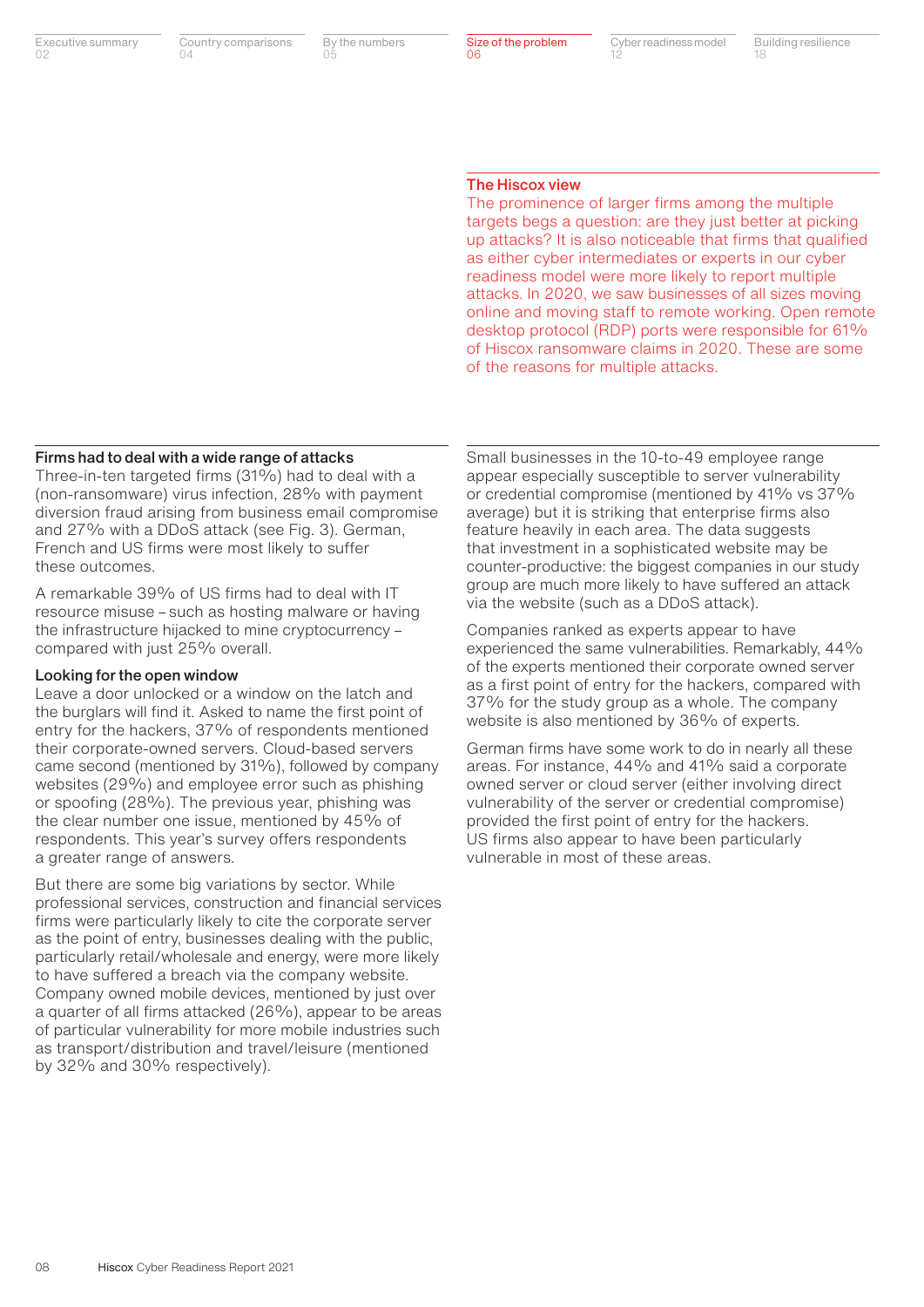| (5000)     | Fig. 4. Range of cyber attack costs<br>By number of employees |      | Median 95th percentile |
|------------|---------------------------------------------------------------|------|------------------------|
| $1,000+$   | 24                                                            |      | •462                   |
| 250-999    | 17                                                            |      | •382                   |
| $50 - 249$ | $10 -$                                                        | •119 |                        |
| $10 - 49$  | $12$ $\bullet$                                                |      | •285                   |
| $1 - 9$    | $8 -$                                                         |      | $-308$                 |

Size of the problem

06

By the numbers

05

Country comparisons

 $04$ 

#### Financial costs

Executive summary

02

A wide range of outcomes gives the cyber threat added menace. It is easy to overlook the full import of data relating to cyber attack costs. If one only looks at average or median figures, the financial impact may appear containable. But behind those figures is a range of outcomes that should send a chill down any CEO's spine. The striking thing to note from the chart (see Fig. 4), is the sheer range and unpredictability of incident outcomes for every size grouping in our study.

Taking all cyber attacks experienced over the past 12 months, the chart shows both the median cost and the cost for the 95th percentile of each size grouping.

While the median costs may look manageable, it is worth remembering what the median represents. It is the midway point. While half of those targeted will have suffered cyber costs up to that figure, the other half will have suffered more costly breaches. What the chart shows is that those costs can be two, three or even four orders of magnitude higher.

#### Small firms feel the pain

Smaller firms were prominent among those suffering the largest losses relative to size of business. For micro firms with under ten employees, the median cost of all attacks this year was just over \$8,000. But at the 95th percentile and beyond there were firms suffering losses of \$308,000. Some encountered still worse outcomes. One German business services firm experienced breaches costing the equivalent of \$474,000 per employee.

At the opposite extreme, half of enterprise-scale firms managed to contain their cyber attack costs at under \$24,000. But, at the 95th percentile, they were experiencing losses nearly 40 times that level. The impact of this cannot be overstated. One-in-six of all firms attacked this year (17%) said the impact was serious enough to 'materially threaten the solvency or viability of the company'.

German firms again stand out for the severity of attacks. They accounted for more than a third of the total financial impact (\$47.9 million) with half of that arising in two sectors: retail/wholesale and pharma/ healthcare. German firms also topped the table for the median cost of all cyber attacks (\$23,700) and the single largest attack (\$5.1 million). At the opposite end of the spectrum, Irish firms suffered median costs of just \$8,300.

Cyber readiness model

Building resilience

18

12

The data on costs come from the 1,709 firms that tracked the cost of cyber attacks. Encouragingly, the numbers that measure the impact are creeping up. More firms say they can now 'clearly measure the business impact of security incidents that disrupt their business' – 60%, up from 54% last year and 51% the year before.

Happily, the hackers do not always have things their way. Some 9% of respondents (and 11% of experts) said they managed to repel or remediate all the attacks thrown at them before they caused damage. UK firms were best at this (13%), US firms the worst (just 6%). But it is worth noting that there are still significant costs involved in a successful defence or remediation. Overall, the median cost was only marginally less than for a successful breach. There is no free lunch.

#### Brand reputation on the line

The effect of a serious breach goes well beyond the immediate financial costs. Nearly a quarter of firms that were attacked (23%) cited bad publicity and its impact on the company's brand and its reputation. That is a sharp increase on the 14% who said the same last year. Not surprisingly, enterprise-scale firms, many of which have global brands, were most likely to report a reputational impact.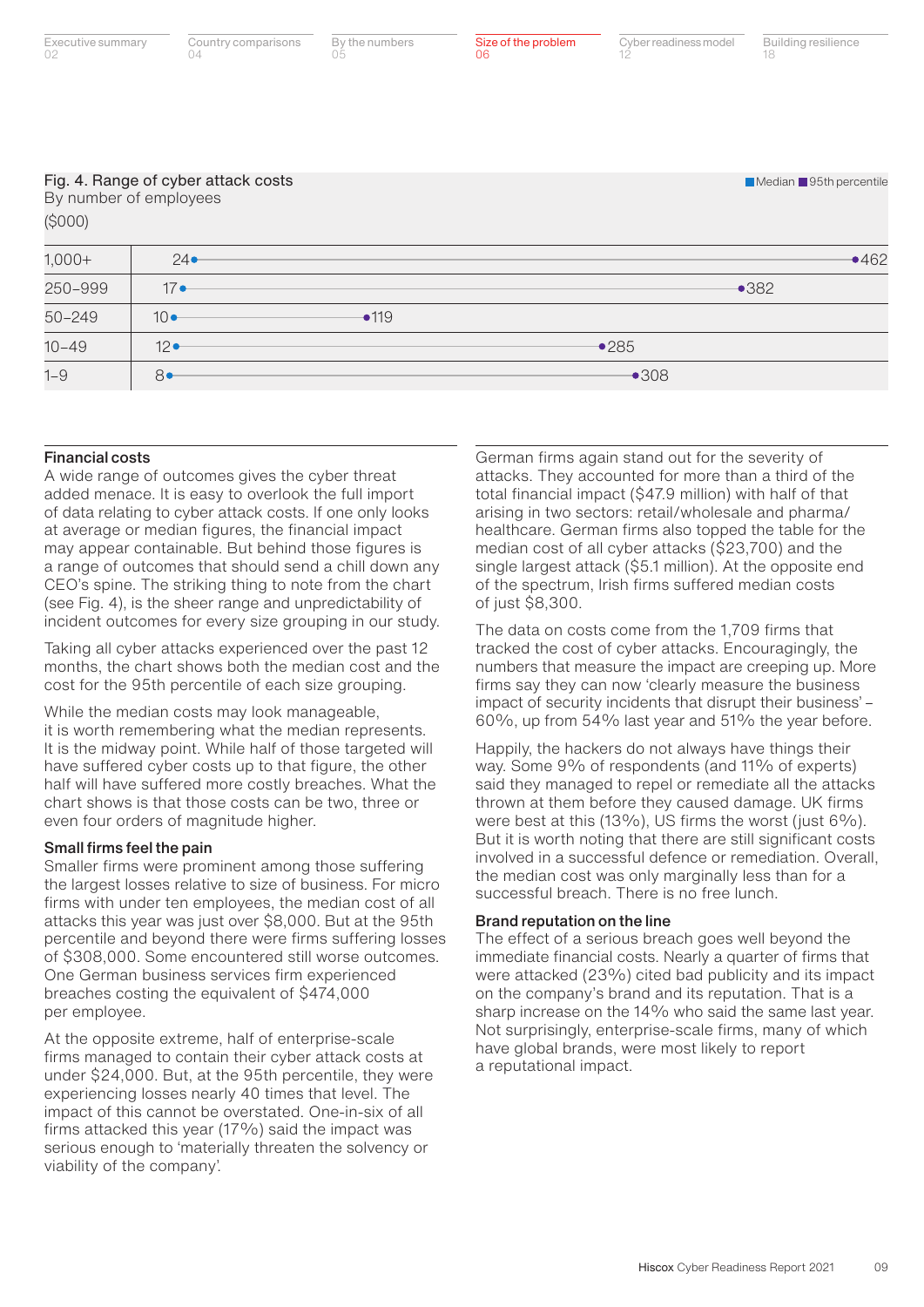Country comparisons  $04$ 

By the numbers 05

Size of the problem

06

Cyber readiness model 12

Building resilience 18

\$7.3m Total amount paid by 241 companies that paid a ransom.

Firms dealing with the public topped the list of those affected (28% of travel and leisure firms and 25% of food and drinks businesses). Increased cost associated with notifying customers was similarly mentioned by 23% of respondents. It may be relevant that one of the top tasks the experts have set themselves this year is 'improving the security of customer facing services and applications'.

More than one-in-ten firms targeted (11%) paid 'a substantial fine that had a significant impact on the financial health of the business'. In the USA, the figure was 18%, suggesting tough regulations in key states involving penalties for privacy breaches, like the California Consumer Privacy Act (CCPA),are having an impact. The number saying they lost customers jumped from 11% to 19%. Nearly as many (18%) said they had greater difficulty attracting new customers, up from 15% the previous year.

#### Ransomware: just over half pay up

Around a sixth of firms (16%) reporting cyber attacks had to deal with a ransomware demand. Belgian and German firms were most likely to be targeted (19%), Dutch firms least likely (13%).

Just over half of those targeted (58%) paid a ransom – either to recover data or to prevent publication of sensitive information. The most fruitful territory for the ransom specialists was the USA, where 71% of those targeted paid up (the proportion in Ireland was higher, at 75%, but on a sample of just 20 firms, it's not statistically significant). Spanish firms were least likely to pay up  $-$  just 44% of them did so.

The 241 companies that did pay a ransom handed over a combined \$7.3 million. The median amount paid in ransom was \$11,900 and the largest single payment was \$94,900, paid by a German entity. A French firm was only a few Dollars behind. A quarter of the companies paying a ransom were TMT firms.

#### Fig. 5. Methods of entry for ransomware attacks  $(9/0)$

|    | Phishing email<br>65 |
|----|----------------------|
| 39 | Credential theft     |
| 34 | Third party/MSP      |
| 28 | Unpatched server     |
| 19 | <b>Brute force</b>   |



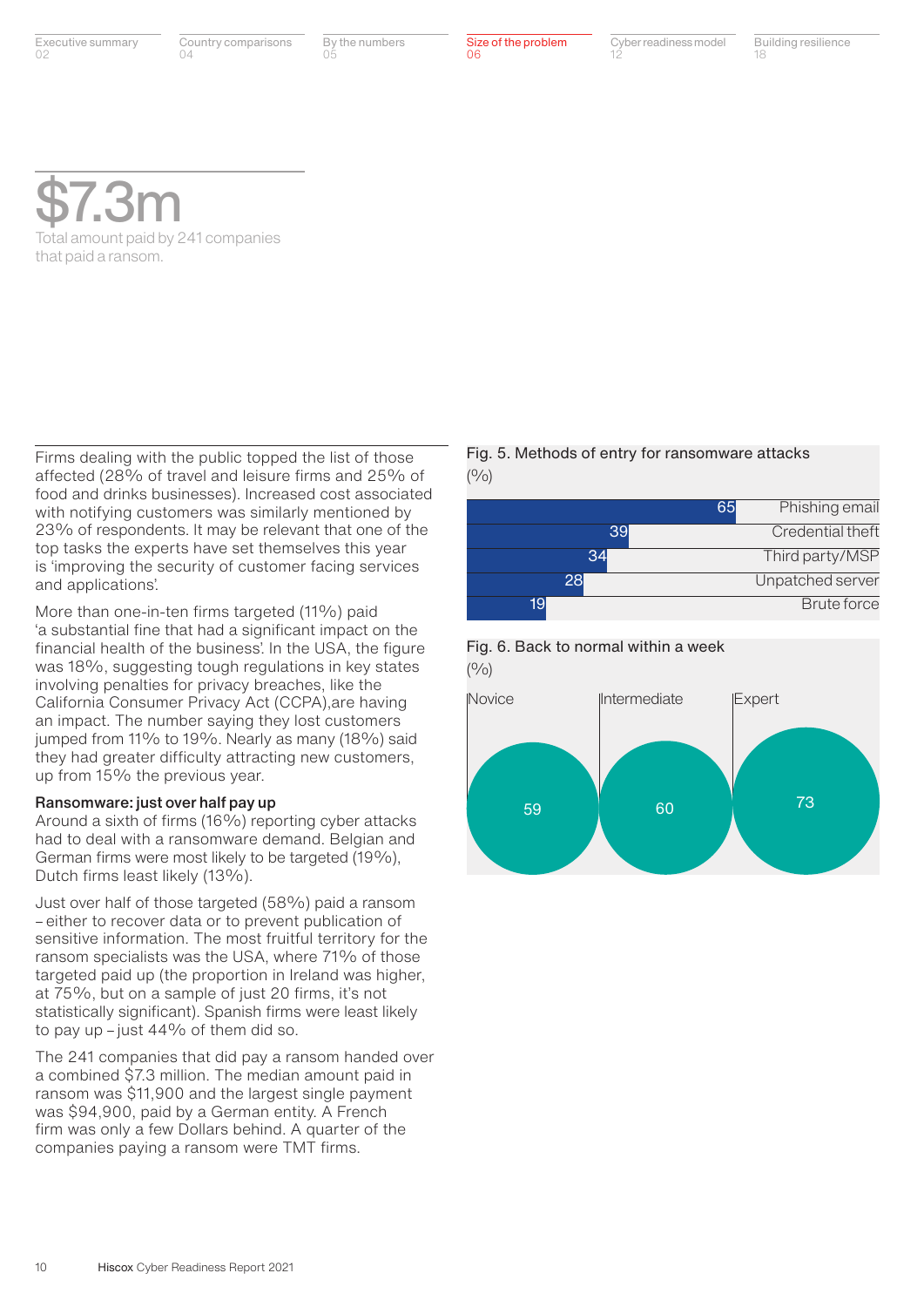Country comparisons  $04$ 

By the numbers 05

Size of the problem 06

Cyber readiness model 12

Building resilience 18

#### The Hiscox view

There's no doubt ransomware is the scourge of doing business online. Businesses of all sizes regularly fall prey to ransomware gangs. However, as our research shows, experts fare best when attacks happen. They had less ransomware attacks, fewer fell victim to phishing emails, and when they were hit recovered more quickly. At Hiscox we take ransomware incredibly seriously. It is important that an insurer's proposal forms are aimed at promoting good protection against ransomware, thereby encouraging customers to improve and maintain their cyber resilience.

The amount of ransom paid was only part of the story. For the first time we asked respondents to gauge the costs involved in recovering from both the largest single ransomware attack and all ransomware attacks in the last 12 months. The results were quite shocking: typically, recovery came close to doubling the financial impact, accounting for 45% of the total costs (ransom and recovery combined).

More than 60% of the firms paying ransoms were clustered in three countries: USA (21%), Germany (21%) and France (19%). Germany shared top spot with Belgium for the number of firms reporting one or more ransomware attacks (19%).

#### Small firms fall prey to phishing

Phishing emails were the number one way in for the extortionists. Almost two-thirds (65%) of ransomware victims mentioned this method of entry – still more in The Netherlands and Germany (76% and 74% respectively). Smaller companies fell prey to phishing more often than the rest. Some 74% of firms with fewer than ten employees targeted with ransomware mentioned this point of entry. That compares with just 65% among the biggest firms in our study (see Fig. 5).

Credential theft and third-party supplier (or managed service provider) were the next two most cited pathways, mentioned by 39% and 34% of victims. US firms appear to have been particularly vulnerable to entry via a third-party supplier/MSP, unpatched server or credential theft.

Having found a lucrative target the hackers often return for more. Just under 200 firms found themselves paying the extortionists more than once. Some 76 firms paid between three and five times, while 14 paid five times or more. One-in-four firms (27%) paid three times or more to recover data and one-in-five (22%) paid three times or more to prevent publishing of sensitive data.

#### How well did the experts fare?

Generally, very well. They were less likely to have to deal with ransom demands (13% of them compared with 16% for novices and 17% for intermediates) or fall victim to phishing emails (56% of them compared with an average 65% across all companies targeted with ransomware).

They were also less likely to have paid a ransom, suggesting they often had the expertise to deflect a ransomware attack or remediate afterwards. Just over half of targeted experts (54%) paid up compared with two-thirds (68%) of novices. The experts were also likely to recover more quickly (see Fig. 6).

However, taking into account all cyber attacks, the experts suffered as big a cost hit as the novices and intermediates combined, despite making up only 20% of our study group. This, however, is the large company effect. Just over half of all cyber experts are enterprise firms and they constitute the biggest targets, suffering the biggest breaches.

However, the experts were not always on their game: they were more likely to let ransomware attacks in via an unpatched server (mentioned by 38% of experts compared with 28% on average) or brute force server credentials where the hackers simply run through number sequences or popular passwords (25% compared with 19% on average).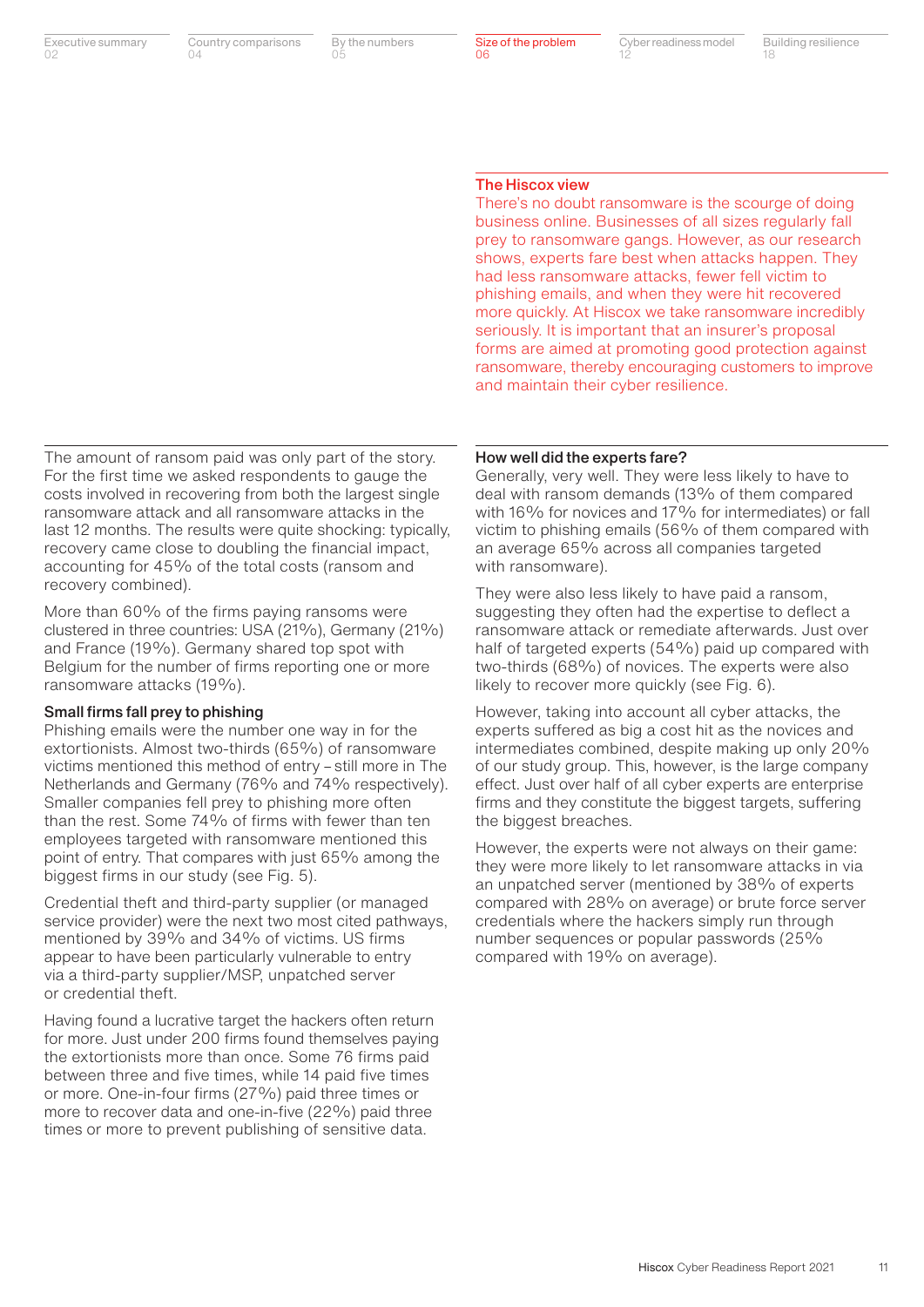Size of the problem 06

Building resilience 18

## Cyber readiness model Firms are strong in a number of technology areas but weaker on personnel.

As cyber risks evolve, so too must the way in which we measure preparedness and resilience. For the first time since the inception of this report, we've revaluated what it means for a business to be an expert in cyber security. Our new model is a maturity assessment of not just preparedness, but also whether a business is resilient at managing attempts and attacks.

Our cyber readiness model has two dimensions. Each question is designed to quantify a firm's capabilities across six operational areas within cyber security (termed 'domains') in relation to a particular 'function', such as people, processes, or technology. The combined view across the two dimensions provides a composite picture of cyber maturity (see Fig. 7).

As part of the process, it highlights specific areas of strength or weakness. Many are surprisingly consistent across countries and industries – underscoring lessons that many businesses need to take on board.

Only one-in-five firms (20%) qualifies as an expert (a slight advance on the model used in previous years). Half of firms sit in the middle bracket of intermediates. Novices make up the remaining 30%.

#### USA leads the way

US firms emerge best with the highest proportion of experts (25%) and the lowest proportion of novices (27%), although they lag their German and French counterparts on overall average scores. Interestingly, the strong showing of US firms is reflected in the lowest median cost of attacks. Spanish firms are some way adrift, with only 9% of firms emerging as experts and 35% ranked as novices. They rank bottom of the table in all company size groupings.

The UK is something of an enigma. While ranking second to the USA for the proportion of experts (23%), its micro businesses (1-9 employees) fare worst of all eight countries – with 62% coming out as novices. The smallest firms in Spain and Ireland were also marked down, with 58% ranked as novices.

In terms of sectors, TMT has the highest proportion of experts (25%), overtaking financial services and manufacturing which led last year (see Fig. 8). It may be no coincidence that the top three industries (TMT along with energy and financial services) are also the three most heavily targeted. At the other end of the scale, professional services, travel/leisure and business services have the highest proportions of novices (41%, 41% and 39% respectively).

Not surprisingly, the distribution of experts is heavily weighted to larger firms, though there is little difference in readiness scores between firms in the large (250-999 employee) bracket and enterprise firms with 1,000-plus. The highest proportion of experts is to be found among US enterprise-scale and large businesses (36% and 35% respectively). UK enterprise businesses come next (33%). Globally, more than half (53%) of firms with under ten employees come out as novices as do a third of those in the 10-49 employee bracket.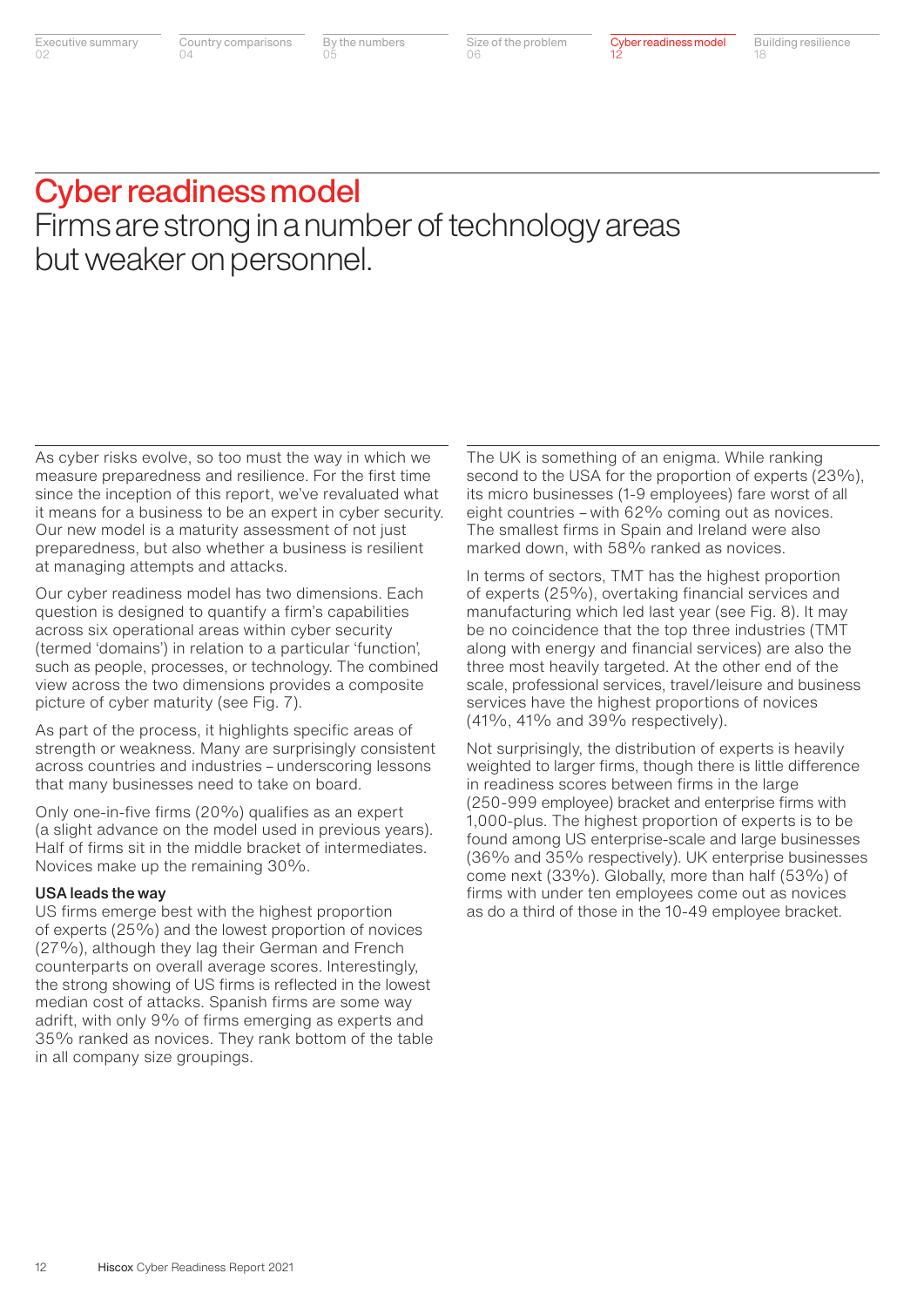| Country comparisons<br>04 | By the numbers<br>05 | Size of the problem<br>06 | Cyber readiness model<br>12 | <b>Building resilience</b><br>18 |
|---------------------------|----------------------|---------------------------|-----------------------------|----------------------------------|
|                           |                      |                           |                             |                                  |
|                           |                      |                           |                             |                                  |
|                           |                      |                           |                             |                                  |
|                           |                      |                           |                             |                                  |
|                           |                      |                           |                             |                                  |

#### Fig. 7. Cyber maturity model

Our maturity model assesses a firm's maturity across six different areas of capability (domains) using the COBIT® measurement framework and the SABSA® security architecture. The six domains make up all the elements required to install, run, manage and govern an effective security system. Each domain is measured against one of three functions – people, process, and technology. The scoring system marks firms out of five, and any score over four qualifies the firm as a 'cyber expert'. Between 2.51 and 3.9, they qualify as 'cyber intermediates'. Below 2.5, they rank as 'cyber novices'.

|                                           | People | <b>Process</b> | Technology | <b>Total average</b> |
|-------------------------------------------|--------|----------------|------------|----------------------|
| Business resilience management            | 3.12   | 3.13           | 3.10       | 3.12                 |
| Cryptography and key management           | 2.93   | 2.90           | 2.94       | 2.93                 |
| Identity and access management            | 3.05   | 2.95           | 2.94       | 2.97                 |
| Security information and event management | 2.93   | 3.10           | 2.99       | 2.99                 |
| Threat and vulnerability management       | 3.00   | 3.12           | 3.28       | 3.13                 |
| Trust management                          | 3.07   | 3.05           | 3.09       | 3.07                 |
| Total average                             | 3.02   | 3.04           | 3.06       | 3.03                 |

#### Fig. 8. Cyber maturity by top performing industries

 $(9/0)$ 

22 54 24 23 55 22 21 45 34 19 52 29 19 43 23 48 30 23 55 22 21 54 25 19 52 29 19 33 Technology, media and telecoms Energy Energy Financial services Transport and distribution Manufacturing Manufacturing Construction Retail and wholesale **Pharma and healthcare** Food and drink 25 53 22

**Expert Entermediate ENovice**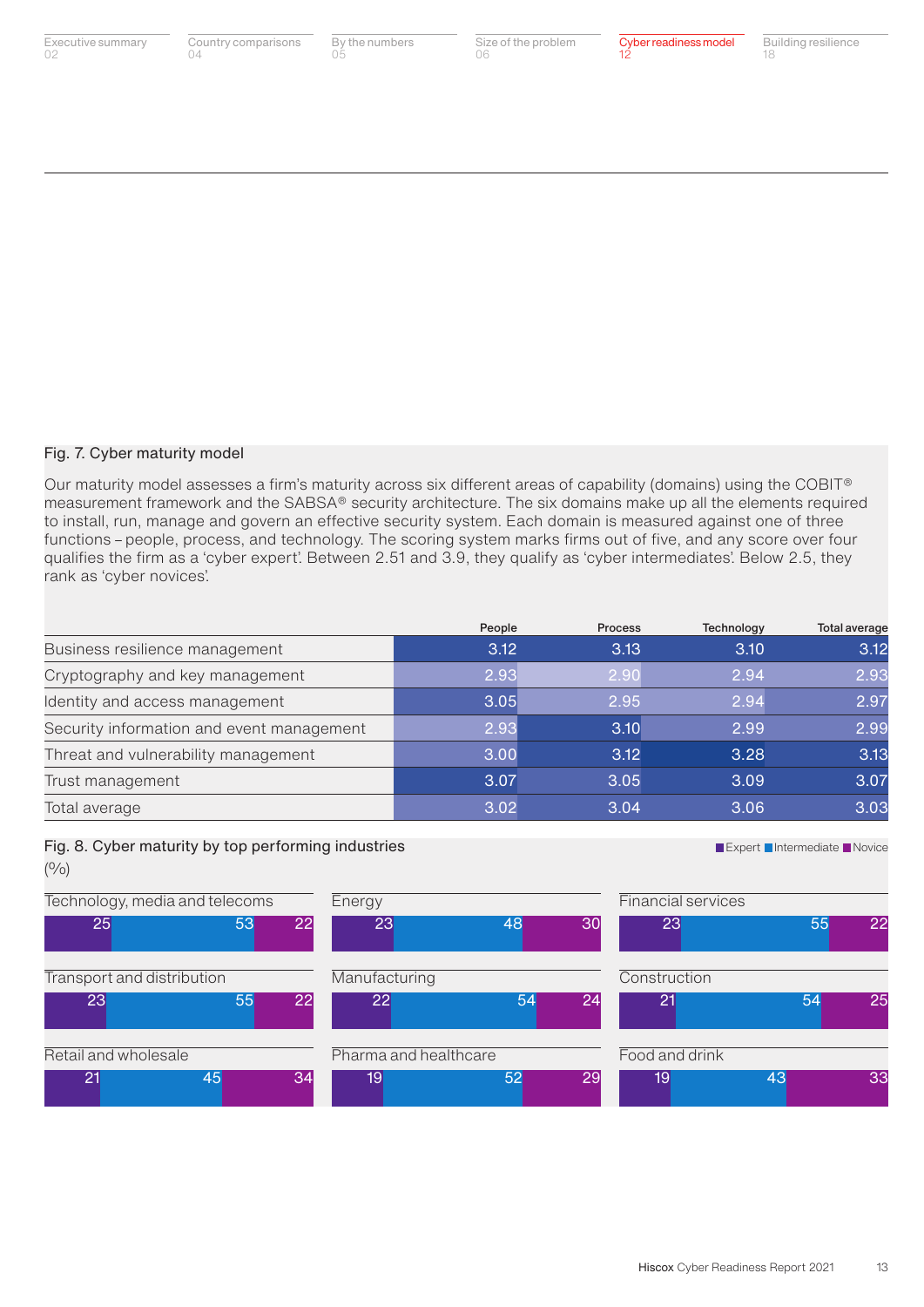Country comparisons  $04$ 

By the numbers 05

Size of the problem

06

Cyber readiness model 12

Building resilience 18

64%

Respondents who are 'very confident' of their cyber security readiness.

#### What the model tells us

Using overall cyber readiness scores (see Fig. 10), the model highlights a dramatic gulf between the experts and the rest with an average of 4.36 for the experts and just 1.72 for the novices. When it comes to analysing where firms' strengths and weaknesses lie, the breakdown between domains and functions is instructive.

#### Domains

Two domains stand out as relative strengths: threat and vulnerability management and business resilience management (where firms scored an average 3.13 and 3.12 respectively). German firms had the best scores here, with French and US firms close behind. Spanish firms scored the lowest – as they did in all domains. Scores rise in line with size of company though, and they level off once the 250 employee mark is reached.

Taking all six domains together, there were three stand out sectors. TMT scored highest, as might be expected, but financial services and transport/distribution were only narrowly behind. Professional services fared worst.

Numerous firms were let down by poor scores in cryptography and key management (travel and leisure, business services and professional services in particular) and to a lesser extent identity and access management. This is a concern. Cryptography is foundational to every modern IT system and central to every other control.

#### Functions

On the function side, the model scores firms' cyber security operations in three areas – people, process and technology. Broadly, the lowest scores are in the first of these areas, suggesting many firms have work to do to recruit and train suitably qualified and experienced people.

#### Fig. 9. Composite readiness scores

|      | 2.97 |      |      | Belgium                |
|------|------|------|------|------------------------|
|      |      | 3.10 |      | France                 |
|      |      |      | 3.13 | Germany                |
|      | 2.99 |      |      | Ireland                |
|      | 2.98 |      |      | The Netherlands        |
| 2.88 |      |      |      | Spain                  |
|      | 2.99 |      |      | $\overline{\text{UK}}$ |
|      |      | 3.08 |      | <b>USA</b>             |

As is to be expected, levels of expertise generally increase in line with the size of business. The smallest firms, with fewer than ten employees, are a long way adrift but many lack the ability to employ a specialist in this area.

Once again, it is German and French firms setting the standard, with the US not far behind. Spanish firms prop up the table, with a particularly low score in technology (see Fig. 9). As with the domains, the TMT sector comes top, though both financial services and transport and distribution score more highly for process.

Interestingly, given a year in which the numbers hit by cyber attacks has risen, a greater proportion of respondents say they are 'very confident of their cyber security readiness' – 64% up from 62% the previous year and 57% the year before that. A great gulf remains between the experts, 84% of whom express confidence in their readiness, and the novices (just 43%).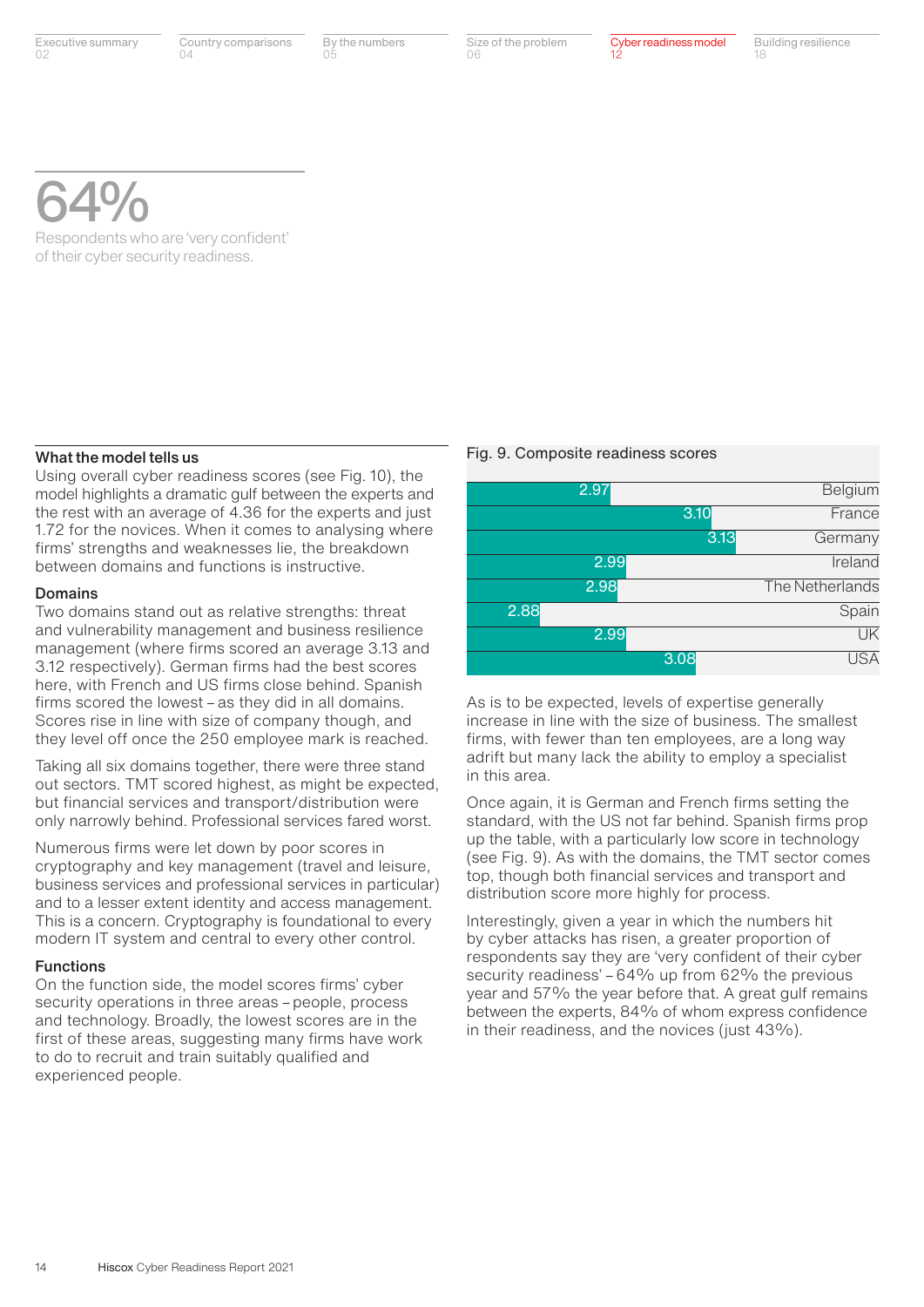Country comparisons 04

By the numbers 05

Size of the problem 06

#### The Hiscox view

Not surprisingly, some more established cyber security practices score higher. For example, backups and disaster recovery within 'business resilience management' and practices such as firewalling an anti-virus in 'threat and vulnerability management'. Scores also highlight a general weakness in 'cryptography and key management', where even the experts tend to do poorly. This is a common problem. Among the most complicated areas to master, cryptography suffers a noted skills shortage.

#### Fig. 10. Cyber readiness scores

| <b>Cyber novices</b>                      | People | <b>Process</b> | Technology | <b>Total average</b> |
|-------------------------------------------|--------|----------------|------------|----------------------|
| Business resilience management            | 1.83   | 1.86           | 1.75       | 1.81                 |
| Cryptography and key management           | 1.58   | 1.54           | 1.52       | 1.55                 |
| Identity and access management            | 1.80   | 1.71           | 1.63       | 1.69                 |
| Security information and event management | 1.57   | 1.90           | 1.61       | 1.65                 |
| Threat and vulnerability management       | 1.65   | 1.85           | 2.24       | 1.91                 |
| Trust management                          | 1.76   | 1.71           | 1.72       | 1.73                 |
| Total average                             | 1.70   | 1.76           | 1.74       | 1.72                 |
| <b>Cyber experts</b>                      | People | <b>Process</b> | Technology | <b>Total average</b> |
| Business resilience management            | 4.44   | 4.43           | 4.43       | 4.43                 |
| Cryptography and key management           | 4.29   | 4.25           | 4.34       | 4.29                 |

| Cryptography and key management           | 4.29 | 4.25 | 4.34 | 4.29 |
|-------------------------------------------|------|------|------|------|
| Identity and access management            | 4.37 | 4.29 | 4.38 | 4.34 |
| Security information and event management | 4.32 | 4.34 | 4.38 | 4.35 |
| Threat and vulnerability management       | 4.34 | 4.36 | 4.29 | 4.33 |
| Trust management                          | 4.37 | 4.37 | 4.46 | 4.41 |
| Total average                             | 4.35 | 4.34 | 4.38 | 4.36 |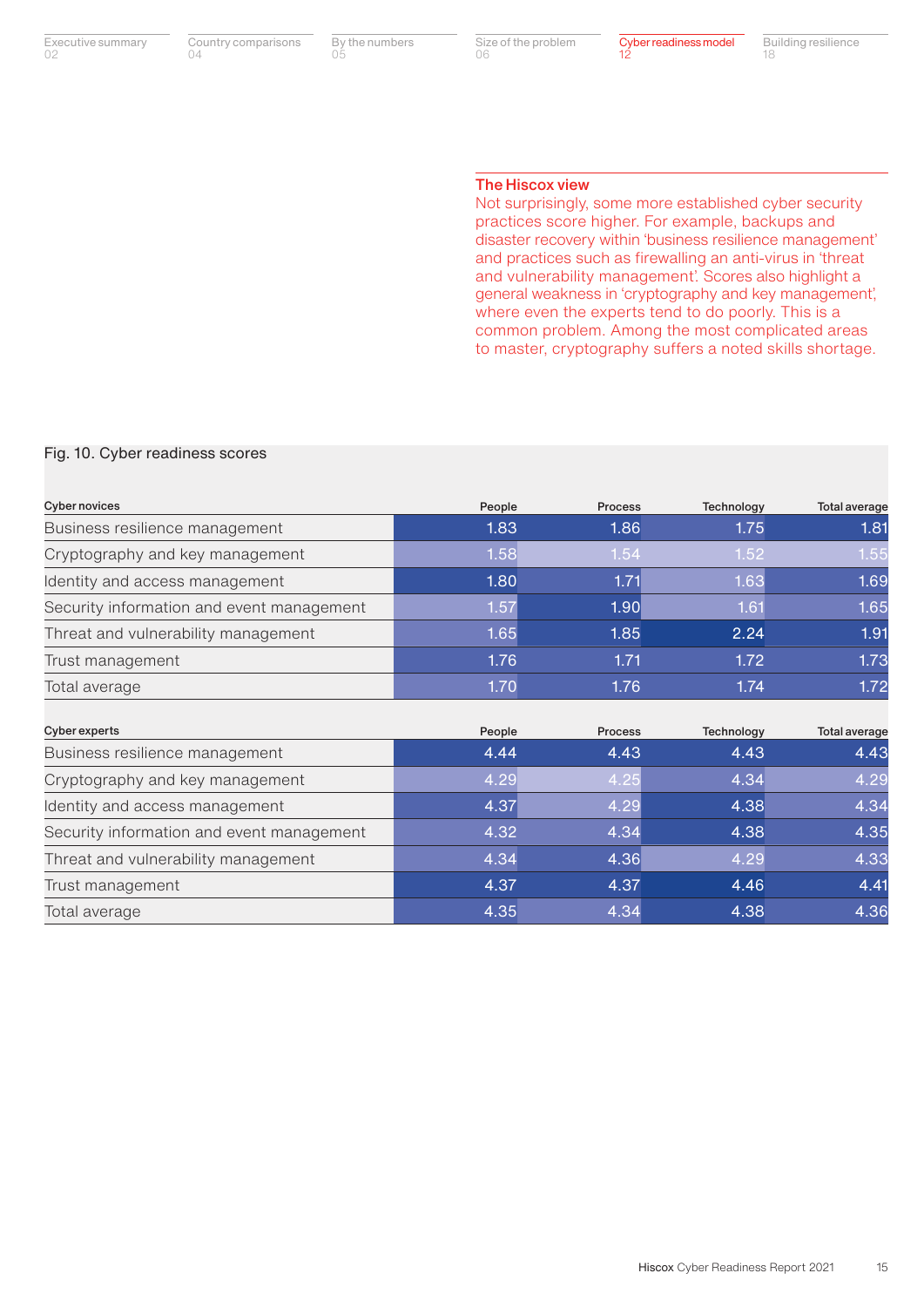Country comparisons 04

By the numbers 05

Size of the problem 06

Cyber readiness model 12

Building resilience 18

## What the experts can teach us

### Share the risk

It is impossible to guarantee total security. But having the ability to respond quickly and effectively, and draw on outside expertise when the chips are down, locks in resilience. This is what the experts do. Nearly half (47%) said they have a standalone cyber policy, up from 45% last year. Among novices, only 11% now say the same, down from 18% last year.

### Make someone responsible

Many firms are too small to be able to justify an in-house cyber specialist but that is no reason for failing to give someone responsibility for cyber security or appointing an external service provider to do the job. Nearly half (48%) of firms with under ten employees and 45% of novices said they had no defined role for cyber security.

### Deal with key vulnerabilities

Seven-in-ten experts see the move to remote working as increasing their vulnerability to attack. Only 40% of the novices agree with them. The experts' number one priority for this coming year is to address existing threats and vulnerabilities. That is mentioned by nearly three-quarters of experts (74%). They are telling us something here.

### Back-up, preferably off-site

The experts were more likely to repel all attacks before they did damage. One-in-seven (14%) said ransomware attacks had no financial impact. One reason was they were more likely to be in a position to recover their data. Nearly two-fifths (39%) of them did so three or more times last year. Doing the basics, such as backing up all data and preferably off-site, is vital.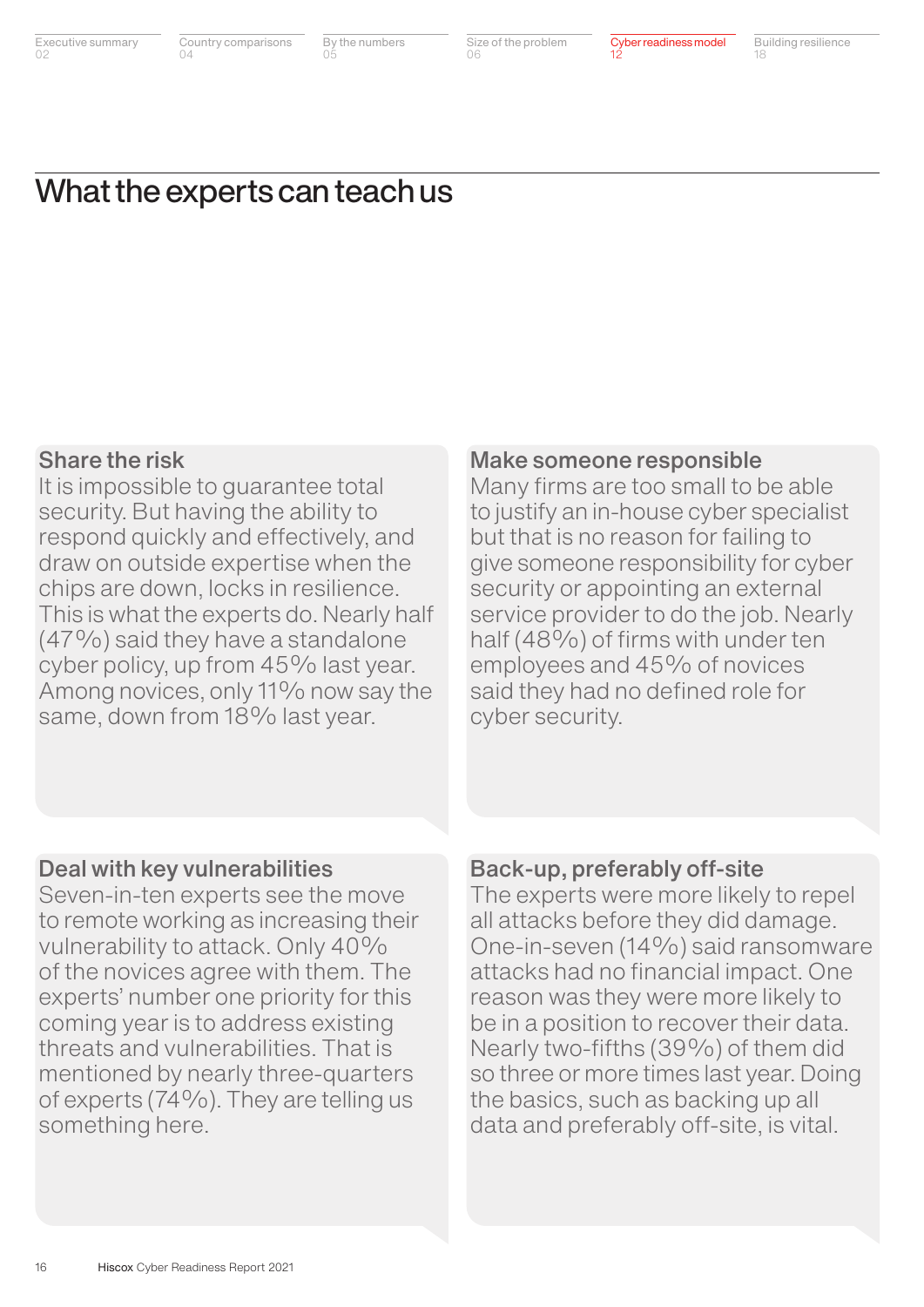

31

30

26

30

38

41

43

48

52

36

35

44

14

15

17

17

19

security staffing

Increase cyber security outsourcing

Increase cyber security technology

Increase cyber security employee training

Increase cyber security third-party services

Increase cyber security audit and prevention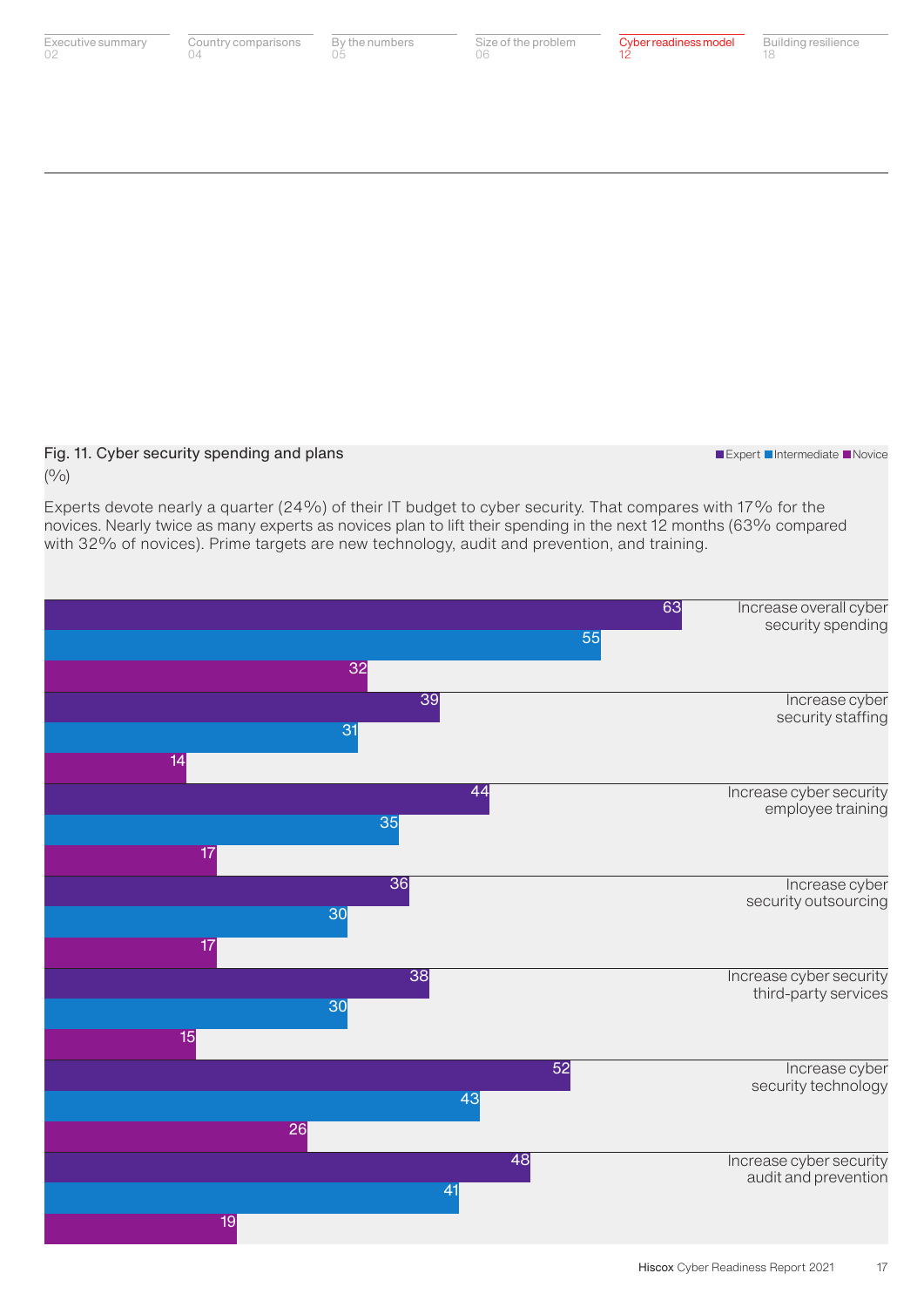Size of the problem 06

## Building resilience

## Cyber security spending now claims a much bigger share of IT spend as firms step up their counter measures.

Businesses have radically reoriented their IT budgets in the past year. While mean spending on IT is little changed overall, the proportion devoted to cyber security has increased by a remarkable 63%. The average firm now devotes more than a fifth (21%) of its IT budget to cyber – up from 13% the previous year. This marks a big change in attitudes.

Given the heavy weighting towards small firms, the overall rise in cyber spending across our study group is a more modest 25% – from \$11.4 billion to \$14.3 billion or 23% after adjusting for the increase in the number of respondents from 4,313 to 4,412.

On average, German firms spent the most on cyber security at \$5.5 million, an increase of 155% on the previous year – perhaps a recognition of their apparent vulnerability exposed elsewhere in this report. Belgian firms spent the least (\$1.8 million).

Across the different sectors, energy firms were the top spenders with an average spend on cyber security of \$13.4 million. Financial services came next (\$5.6 million on average), followed by manufacturing (\$5.4 million). Travel firms spent the least (\$711,000), but that may reflect the fact that many went into hibernation with the onset of the pandemic.

The fastest growth has come from opposite ends of the corporate spectrum, the very smallest and the very biggest (see Fig. 13). Firms with between 10 and 49 people have also lifted spending more than tenfold – to \$395,000. At the opposite extreme, enterprise firms are now spending an average of \$13 million, up from \$4.2 million two years ago. But in terms of spending per employee they are still a long way behind the rest, suggesting the biggest firms have the capacity to lift spending still further.

The surge in spending looks set to continue, albeit at a slightly less exuberant pace. At the individual company level, the planned spending increase for the year ahead averages 51%. That compares with 72% the previous year, which proved to be pretty accurate.



#### Fig. 13. Mean cyber spending

Fig. 12. Mean cyber spending per firm

(\$)

|            | 2021       | 2020      |
|------------|------------|-----------|
| $1 - 9$    | 123,700    | 13,299    |
| 10–49      | 395,075    | 79,422    |
| $50 - 249$ | 318,339    | 248,472   |
| 250-999    | 1,927,095  | 862,818   |
| $1,000+$   | 13,063,690 | 8,029,026 |

By number of employees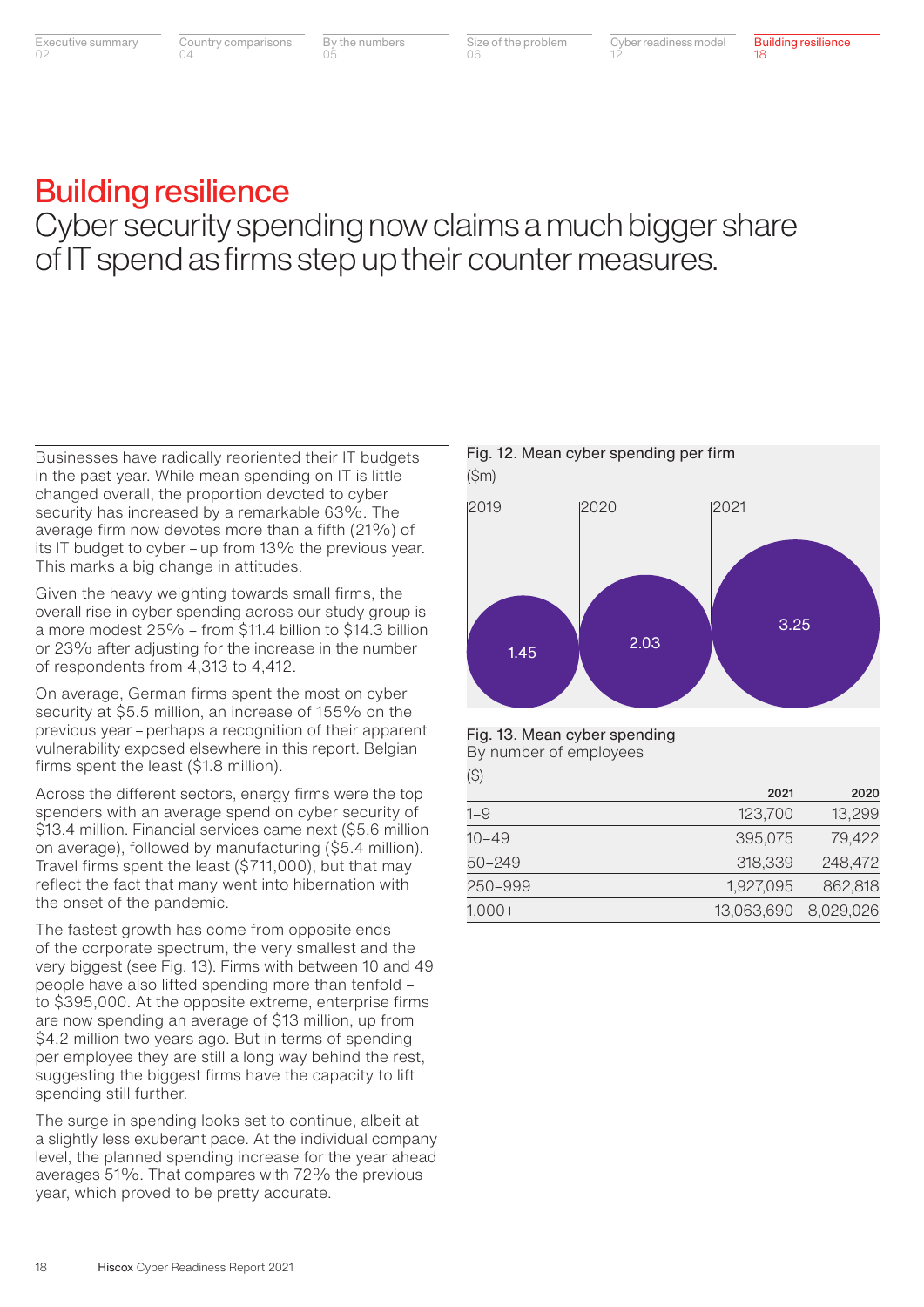Country comparisons  $04$ 

By the numbers 05

Size of the problem  $\bigcap$ 

Cyber readiness model 12

#### The Hiscox view

In 2020, businesses were forced to work remotely overnight, move their physical presences online and engage with customers in a completely different channel. This digital transformation created some new business opportunities, but also left IT teams running change programs without any previous experience or in-house expertise. A benefit to the sudden shift online was recognising the importance of building cyber resilience and thus and increase in cyber security spend. Attacks, impacts and cyber security focus do, however, differ by industry, so some will be better prepared at managing dramatic changes in the future.



#### Where is the money being spent?

Two-in-five firms (40%) say they plan to lift spending on cyber technology by between 5% and 10% while 36% say the same in regard to cyber security audit and prevention. For all that, the number of businesses mentioning increased spending on staffing and training is down (from 35% to 27% in staffing and from 40% to 32% in training). This seems unfortunate given the relative weaknesses in the people segment of our cyber readiness model.

It is also noticeable that fewer firms are taking decisive action following a breach this year. Among those who have been attacked, the proportion saying security and/ or privacy are regularly evaluated is down from 32% to 19%, while the number putting in additional cyber security/audit requirements is down from 26% to 20%.

#### A mixed picture for cyber insurance

Adoption of cyber insurance is creeping up – both through standalone policies (27% now have one, up from 26%) or another policy (34% compared with 32% last year). The number of firms planning to purchase a standalone policy has risen marginally, from 11% to 12%, while the proportion planning to add cyber insurance coverage to an existing policy as remained static, at 7%. The numbers saying they do not have cover and do not plan to purchase it have gone down (18% compared with 21% last year).

Adoption of a standalone policy is highest among firms of 250 or more employees (36% for firms with 250-999 employees and 38% for enterprise firms). Getting through to the smallest firms remains challenging: nearly half of those with under ten employees (44%) say they have no intention of buying insurance cover. Given the evidence elsewhere in this survey that smaller firms are vulnerable to phishing attacks and credential theft – and the potential for crippling losses well beyond the median – this is disturbing.

US firms continue to lead in this area (see Fig. 14). A third (33%) have standalone cover; Belgian firms come second in the table at 30%. Irish, Spanish and German firms are most likely to say they are covered as part of another policy (43%, 37% and 36% respectively).

Two sectors stand out: financial services and TMT. Among the former, 39% have a standalone cyber policy while 37% have coverage as part of another policy. In TMT, the equivalent figures are 34% and 37%. Manufacturing firms are most likely to rely on another policy (42%).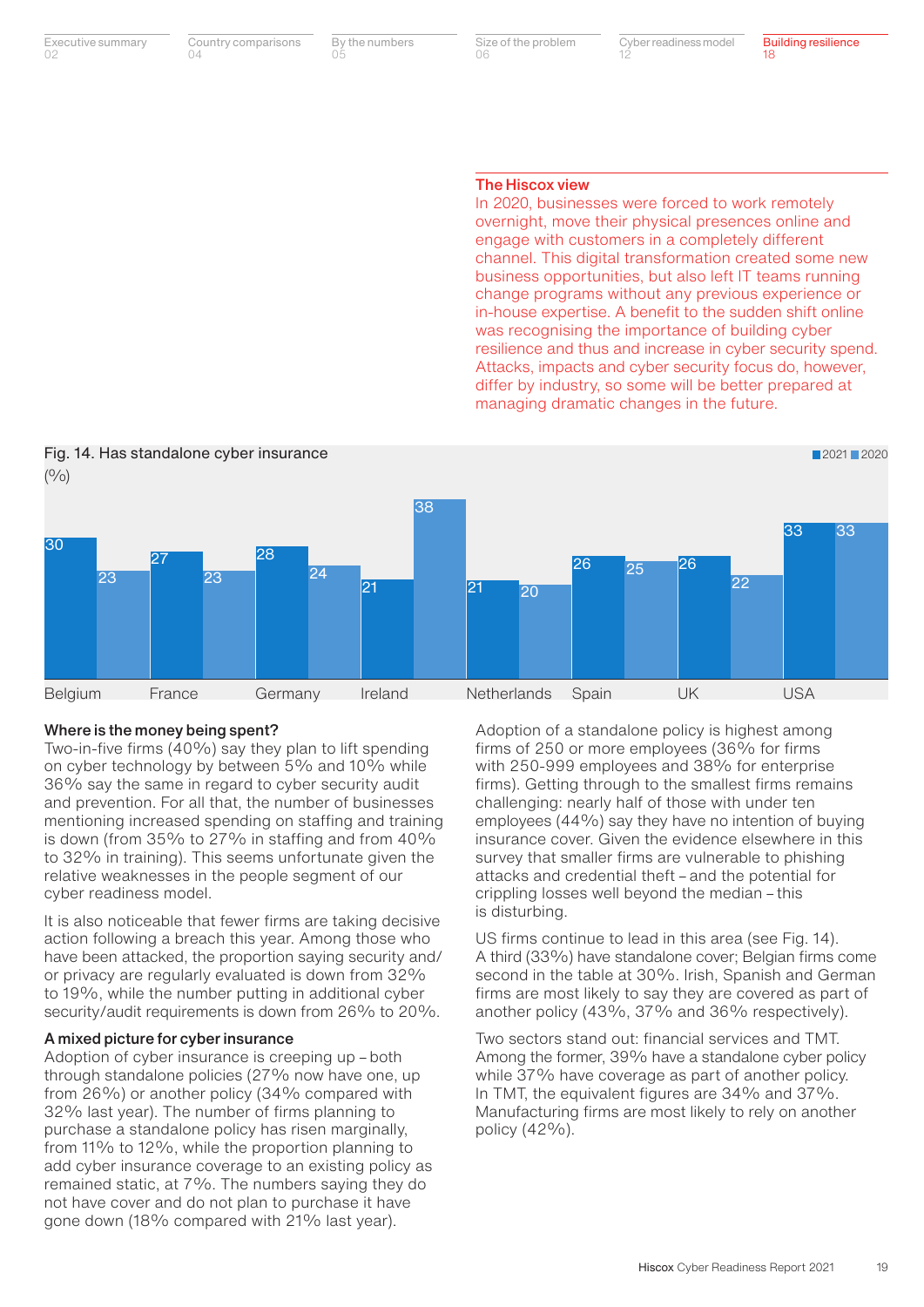Country comparisons  $04$ 

By the numbers 05

Size of the problem

06

Cyber readiness model 12

Building resilience 18

# 46%

Average increase in percentage of staff who are working remotely due to Covid-19.

#### Gulf in perception on Covid-19 impact

Given the publicity accorded to Covid-related phishing and the shift to home working, it may surprise that understanding of the added threat posed by the pandemic is patchy. Less than half of respondents (47%) say their organisation 'has been more vulnerable to cyber attack since the start of the pandemic' – though the figure rises to around 59% among firms with 250 or more employees. There is a clear gulf in perception among the smallest firms where less than a third (30%) recognise their increased vulnerability.

Overall, levels of remote working have risen sharply. The average business in our study group has increased the percentage of its workforce working remotely from 14% to 60%. Two-in-five (41%) say they have increased the number of staff working remotely, while 29% have upped their use of cloud-based technologies and 32% are employing more collaborative technologies. In each case, the percentage rises in line with the size of business.

There is more concern on the specific issue of home working. Nearly three-in-five firms (58%) agree that 'because more employees are working from home, my organisation is more vulnerable to cyber attacks'. Again, the perception is more widespread among the bigger firms (verging on 69% for firms with 250 employees or more).

The bigger firms are also more likely to have acted to limit their increased vulnerability: more than two-thirds of both enterprise firms and those with over 250 employees say they have reinforced their cyber defences (68% and 67% respectively). For the smallest firms, with up to nine employees, the equivalent figure is just 35%. The figures suggest there is still a wide swath of firms, and not just the smaller ones, that have yet to take on board the added vulnerability remote working entails.

### Fig. 15. Increased cyber security due to Covid-19 By number of employees

 $(9/0)$ 

|    | 68 | $1,000+$   |
|----|----|------------|
|    | 67 | 250-999    |
|    | 60 | $50 - 249$ |
| 50 |    | $10 - 49$  |
| 35 |    | $1 - 9$    |

### Fig. 16. Changes due to Covid-19  $(0/0)$

| Increased number of staff working remotely  | 41               |
|---------------------------------------------|------------------|
| Paused hiring                               | 33               |
| Increased use of collaboration technologies | 32               |
| Reduced operating costs                     | 31               |
| Increased use of cloud-based technologies   | 29               |
| Expanded online payments                    | 27               |
| Accelerated digital transformation plans    | 27               |
| Expanded existing e-commerce channels       | 20               |
| Reduced volume of IT changes                | 18               |
| Added new e-commerce channels               | 18               |
| Consolidated or reduced number of suppliers | $15\overline{)}$ |

Respondents chose all that applied.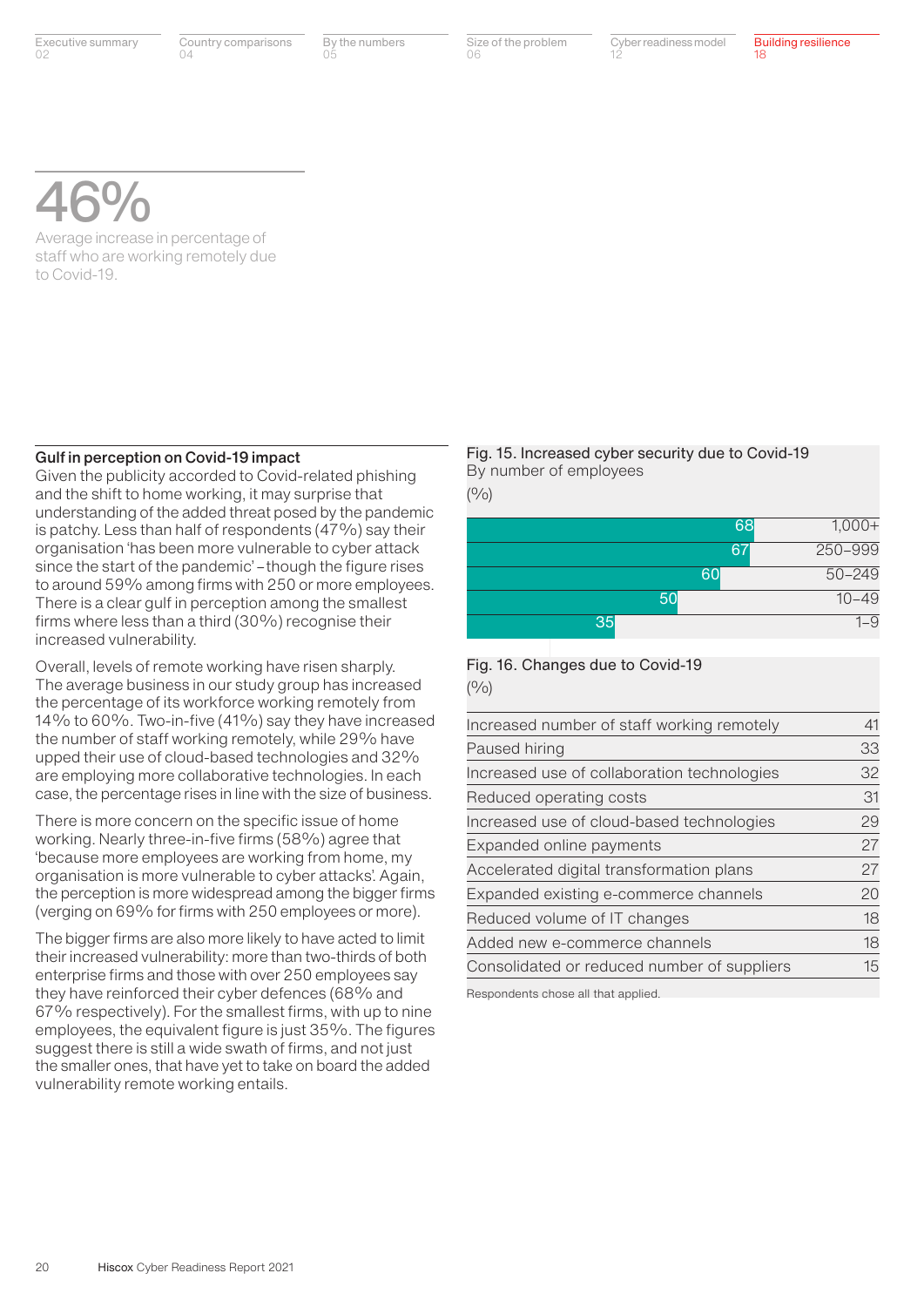The fifth annual Hiscox Cyber Readiness Report has been compiled in collaboration with Forrester Consulting. The report provides an up-to-the-minute picture of the cyber readiness of organisations, and offers a blueprint for best practice in the fight to counter an ever evolving threat. It is based on a survey of executives, departmental heads, IT managers and other key professionals. Drawn from a representative sample of 6,042 organisations across eight countries by size and sector (1,000 plus each from the USA, UK, France and Germany; more than 500 each from Belgium, Spain and The Netherlands; and 300 plus from the Republic of Ireland), these are the people on the front line of the business battle against cyber crime. Respondents completed the online survey between 5 November 2020 and 8 January 2021.

| Respondents (%)                |                | Respondent number of employees (%) |                |
|--------------------------------|----------------|------------------------------------|----------------|
| C-level executive              | 50             | $1,000+$                           | 25             |
| Vice president                 | 13             | 250-999                            | 15             |
| <b>Director</b>                | 22             | $50 - 249$                         | 15             |
| Manager                        | 16             | $10 - 49$                          | 16             |
|                                |                | $1 - 9$                            | 29             |
| Respondent sector (%)          |                |                                    |                |
| <b>Business services</b>       | 8              | Respondent department (%)          |                |
| Energy                         | $\overline{4}$ | Executive management               | 14             |
| Construction                   | 8              | e-commerce                         | $\overline{c}$ |
| <b>Financial services</b>      | 8              | <b>Finance</b>                     | 9              |
| Food and drink                 | 4              | General counsel                    | $\overline{c}$ |
| Government and non-profit      | 5              | Human resources                    | 6              |
| Manufacturing                  | 8              | IT and technology                  | 21             |
| Pharma and healthcare          | 8              | Marketing and communications       | 3              |
| Professional services          | 8              | <b>Operations</b>                  | 11             |
| Property                       | 4              | Owner                              | 21             |
| Retail and wholesale           | 9              | Procurement                        | $\overline{2}$ |
| Technology, media and telecoms | 16             | Product management                 | 3              |
| Transport and distribution     | 5              | Risk management                    | 3              |
| Travel and leisure             | 4              | Sales                              | 5              |
|                                |                |                                    |                |